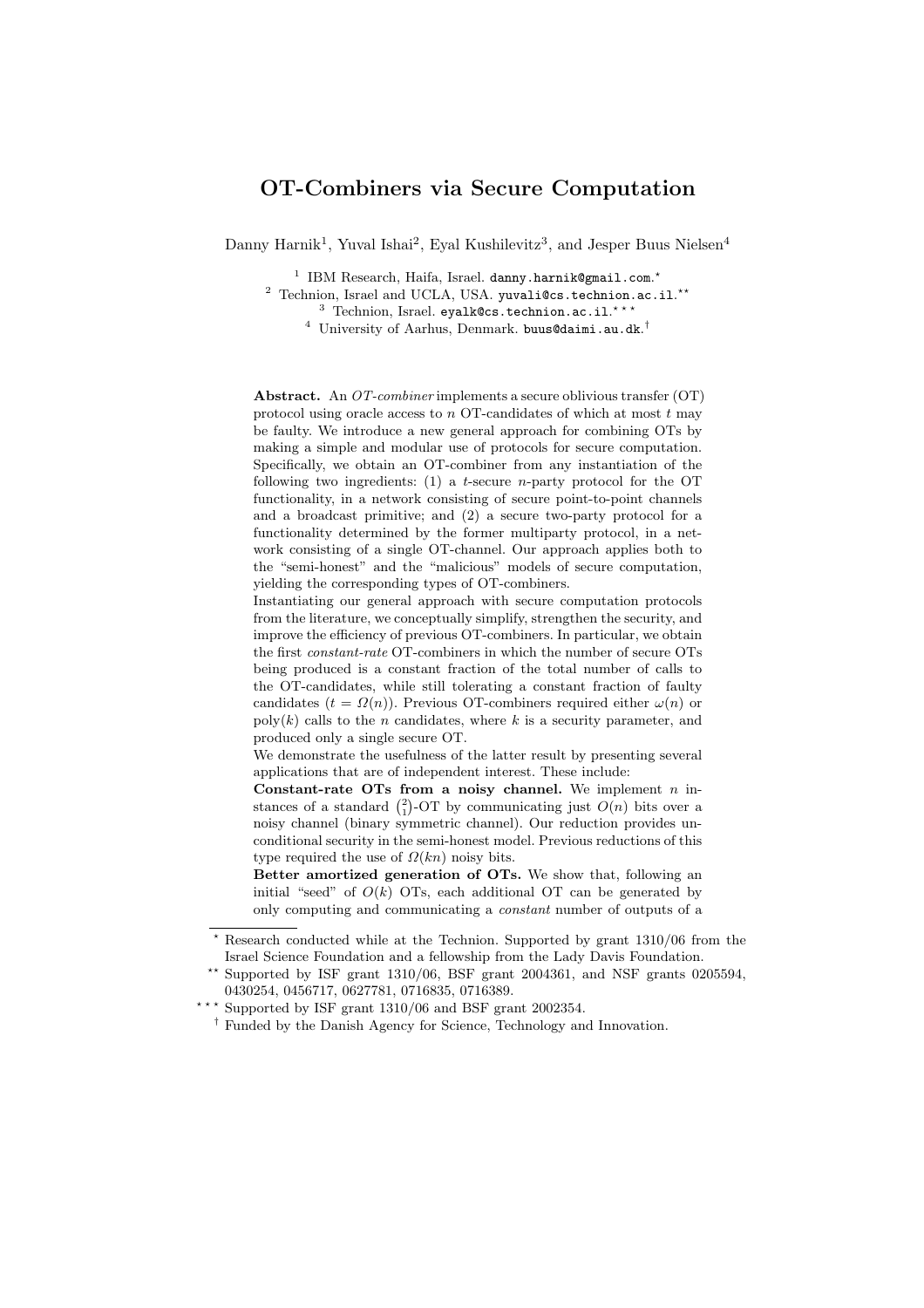cryptographic hash function. This improves over a protocol of Ishai et al. (Crypto 2003), which obtained similar efficiency in the semi-honest model but required  $\Omega(k)$  applications of the hash function for generating each OT in the malicious model.

## 1 Introduction

Secure Multiparty Computation (MPC) protocols allow a number of mutually distrusting parties to jointly evaluate functions over their local inputs without compromising the privacy of these inputs or the correctness of the output. (In the following we will also refer to functions over distributed inputs as "functionalities", capturing the general case where different parties may obtain distinct, and possibly randomized, outputs.) If a majority of the parties involved are honest, then there are "information-theoretic" solutions for this general task, requiring no computational assumptions [3, 7]. On the other hand, if an honest majority is not guaranteed then, by [10, 32], secure computation protocols for most functionalities imply the existence of *oblivious transfer* (OT) [37, 19, 39]  $-$  a secure two-party protocol for a simple functionality which allows a receiver to select one of two strings held by a sender. In an OT protocol the receiver learns the chosen string but no information about the other string, while the sender learns nothing about the receiver's selection. (By default, we use the term OT to refer to the basic bit OT primitive, where each string held by the sender consists of a single bit. OT of  $\ell$ -bit strings can be implemented by making  $O(\ell)$  calls to the basic OT primitive [4, 5].) OT has proved to be a very useful building block in cryptographic protocols. Most notably, OT can serve as a building block for general secure two-party and multi-party protocols that tolerate an arbitrary number of corrupted parties [41, 23, 22, 31, 21, 33].

## 1.1 Combiners and OT-Combiners

Often in cryptography there is uncertainty regarding the security of a construction (e.g., because of the reliance on unproven assumptions or placing too much trust in third parties). In such cases, it is handy to use a combiner for the underlying cryptographic task. An  $(m, n)$ -combiner (sometimes called a robust or tolerant combiner) is a method of taking n *candidates* for a cryptographic primitive and combining them into a single primitive that is secure as long as at least  $m$  of the  $n$  candidates were indeed secure. Combiners have been used implicitly in many cryptographic constructions as means of enhancing security and have recently been studied explicitly (initially in [26, 25]).

In this paper, we focus on OT-combiners and their applications. The possibility of realizing combiners for OT or equivalent primitives has been investigated in [25, 35, 36, 40]. Constructions of OT-combiners were given for the case that a majority of the OT-candidates are good [25, 40]. These combiners are based on a technique of Damgård *et al.* [18] for reducing errors in weak versions of  $OT$ . On the other hand, there is a strong indication that there are no (black-box)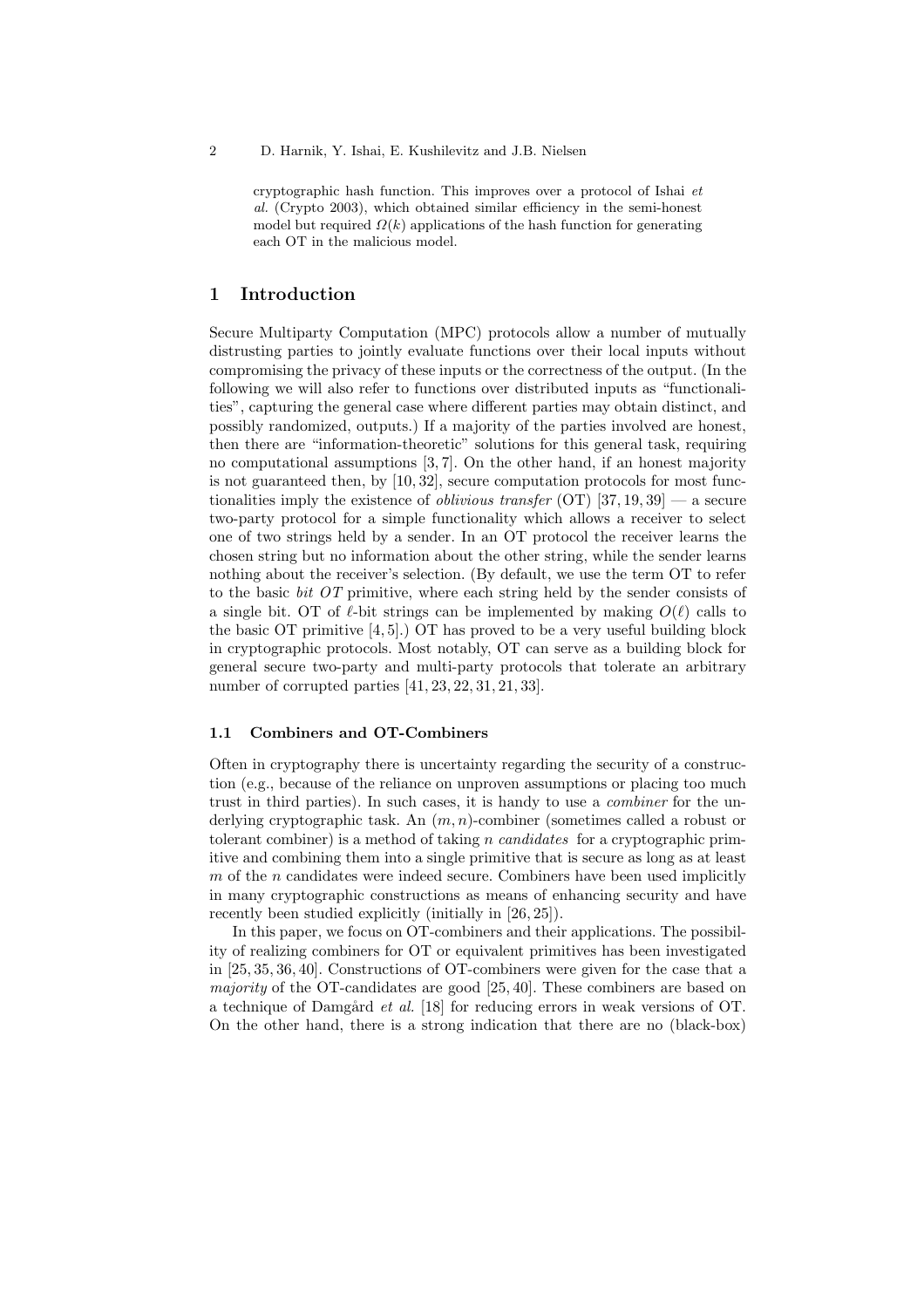OT-combiners if half of the candidates may be faulty [25]. We refer to  $\frac{n-m}{n}$  as the tolerance ratio of the combiner. Thus, the results indicate that the tolerance ratio of an OT-combiner should be smaller than  $\frac{1}{2}$ .

A problem with OT-combiners as above is that, by definition, they are quite wasteful. One needs to invoke n OT-candidates (at least  $m > \frac{n}{2}$  of which are good) in order to produce just a single instance of secure OT. Even worse, the known OT-combiners make a large number of calls to each candidate in order to produce this single secure OT. Thus, a desirable goal is to reduce the number of candidate calls made in order to produce each good OT. We refer to the latter quantity as the production rate of a combiner (or simply its rate).

The OT-combiners based on the technique of [18] have a production rate of  $\Theta(k^2 n^4)$  (where k is a security parameter) for a majority of good candidates (see [40]). This rate can be improved to  $\Theta(k^2)$  when assuming a constant tolerance ratio; i.e.  $m > (\frac{1}{2} + \delta)n$ , for a constant  $\delta > 0$ . Another downside of this construction is that it does not provide security when the identity of the faulty OTs can be determined adaptively.<sup>1</sup> A different approach to OT-combiners was taken by [36] (see also [2]) and requires  $\Omega(n \log n)$  calls to the OT-candidates.

#### 1.2 Our Results

We introduce a new general approach for constructing OT-combiners by making use of protocols for secure multiparty computation. Our approach follows a recent paradigm suggested by Ishai et al. [30] of employing secure multiparty protocols for the construction of secure *two-party* protocols. This allows us to benefit from the wide range of techniques that have been developed in the study of secure multiparty computation, obtaining conceptually simpler and more efficient OTcombiners.

More concretely, we show how to obtain an OT-combiner from any instantiation of the following two ingredients:

- 1. A  $t$ -secure *n*-party protocol for the OT functionality, in a network consisting of secure point-to-point channels and a broadcast primitive.<sup>2</sup> For instance, one could use here the (unconditionally secure) general-purpose protocols of [3, 7, 38, 12].
- 2. A secure two-party protocol for a functionality determined by the former multiparty protocol, in a network consisting of a single OT-channel. For instance, one can use here the general-purpose unconditionally secure protocols of [23, 31, 22, 21] or the computationally secure protocols of [41, 33].

 $^1$  Adaptive security is not always required for combiners, however, at times it is crucial. For example, consider a setting where the OT-candidates are carried out simply by using third parties. A candidate is insecure if the corresponding third party is corrupted. In such a setting, an adversary can potentially corrupt a third party adaptively, during the execution of the combiner.

<sup>&</sup>lt;sup>2</sup> This refers to a model in which the sender and the receiver are not considered to be among the  $n$  parties, but may each be corrupted by the adversary. Alternatively, one can use any  $(t + 1)$ -secure  $(n + 2)$ -party protocol in the standard MPC model.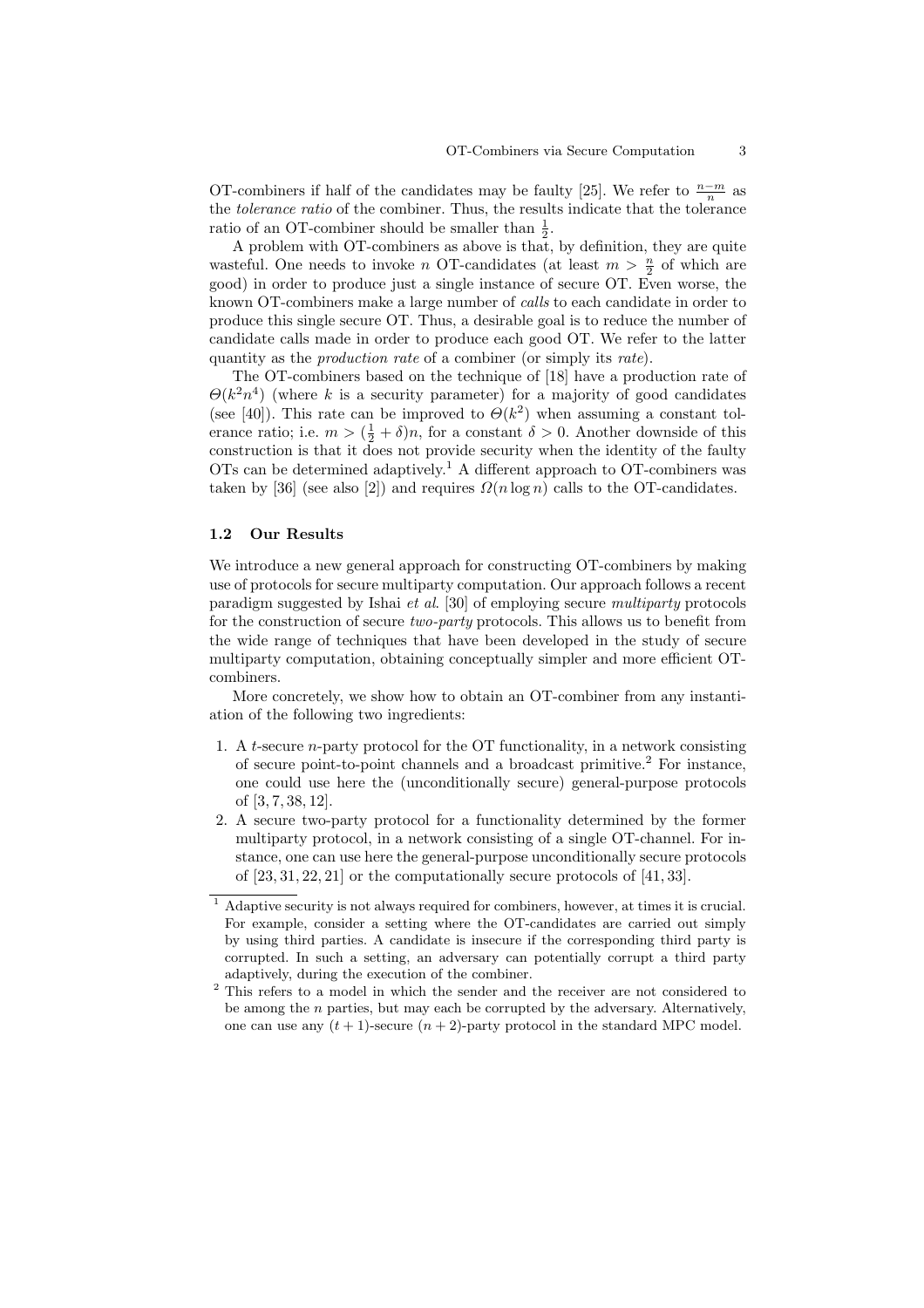#### 4 D. Harnik, Y. Ishai, E. Kushilevitz and J.B. Nielsen

Our approach applies both to the "semi-honest" and to the "malicious" models of secure computation, yielding the corresponding types of OT-combiners. (In the semi-honest model the sender and the receiver follow the protocol as prescribed, while in the malicious model they may deviate from it.) In contrast to previous OT-combiners in the malicious model, the OT instances produced by our combiners are provably secure (in the malicious model) under standard simulation-based definitions, and can resist adaptive corruptions of candidates and parties.

By instantiating our general approach with efficient MPC protocols from the literature and by giving up just a constant fraction in the tolerance threshold, we get combiners with a constant production rate. In particular:

- There exists an OT-combiner in the semi-honest model with constant production rate and constant tolerance ratio. The combiner makes  $O(1)$  calls to each of the n OT-candidates.
- There exists an OT-combiner in the malicious model with constant production rate and constant tolerance ratio. The combiner makes  $s \leq \text{poly}(k)$  calls to each of the n OT-candidates (and generates  $\Omega(ns)$  good OT calls). This combiner applies to *string OT* (rather than bit-OT) and requires additional calls to a one-way function.

Both results hold even if the bad candidates are chosen adaptively. Recall that previous OT-combiners required either  $\omega(n)$  (with adaptive security) or poly $(k)$ (without adaptive security) calls to the OT-candidates in order to produce just a single instance of secure OT.

Techniques. The high-level idea behind our approach is to let the sender S and receiver R invoke the given MPC protocol between themselves and n additional "imaginary" parties called servers, where each server is jointly simulated by S and R using the given two-party protocol applied on top of a corresponding OTcandidate. Different instantiations of the underlying multiparty and two-party protocols yield different OT-combiners.

Our constant-rate combiners rely on MPC protocols in which the (amortized) communication complexity per gate of the circuit being evaluated is bounded by a constant, independently of the number of parties. For the type of functionalities we consider in this work, such protocols can be obtained by combining a protocol from [16] with secret-sharing schemes based on algebraic geometric codes or random linear codes  $[8, 9]$  (see [30]). The protocol from [16], in turn, uses techniques from [3, 20, 27]. We also rely on OT-based secure two-party computation protocols in which the number of OT calls is a constant multiple of the input length. Such a protocol with a simulation-based proof of security was recently given in [33].

#### 1.3 Applications

We demonstrate the usefulness of our constant-rate combiners by presenting several applications that are of independent interest.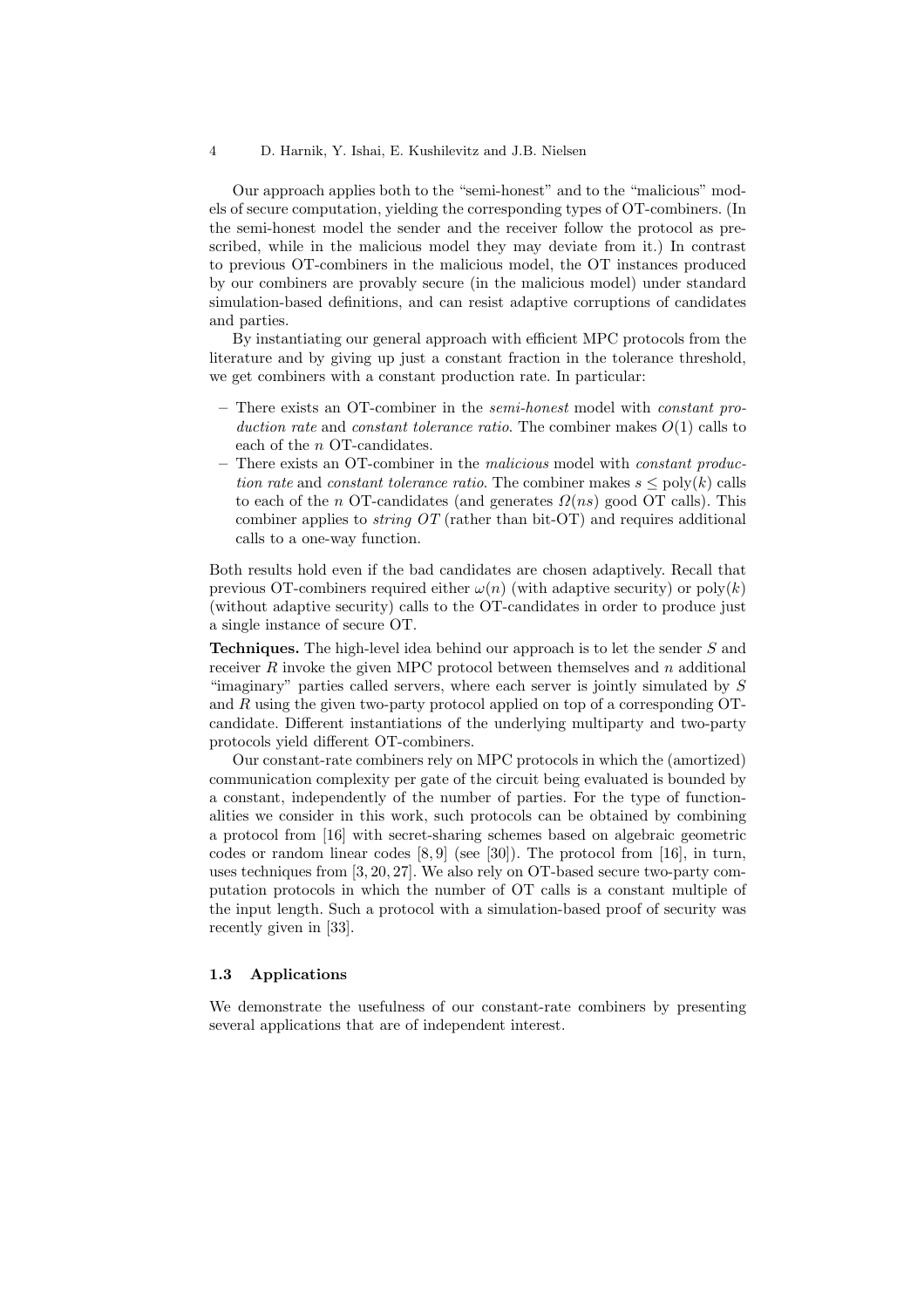Constant-rate OTs from a noisy channel. Crépeau and Kilian [14] demonstrated that two parties can implement an unconditionally secure OT by communicating over a binary symmetric channel (BSC) with some constant crossover probability  $0 < p < \frac{1}{2}$ . One can view such a channel as a secure implementation of a randomized functionality in which the receiver gets the sender's input bit with probability  $1 - p$  and its negation with probability p. Thus, the result from [14] shows that this functionality is equivalent to OT. Unfortunately, the reduction from [14] is quite inefficient; its efficiency was later improved by Crépeau [13], but even this reduction requires  $\Omega(k)$  noisy bits for producing a single OT, even in the semi-honest model.

Using our constant-rate combiners in the semi-honest model, we get *n* in-Using our constant-rate completes in the semi-nonest model, we get *n* instances of  $\binom{2}{1}$ -OT by communicating just  $O(n)$  bits over the noisy channel. Thus, the amortized cost of generating each OT call is just a constant number of calls to the noisy channel. Our reduction provides unconditional security in the semi-honest model and has error probability that vanishes exponentially with n. Combined with the OT-based secure computation protocol of [23, 22, 21], it implies that two parties can securely evaluate an arbitrary circuit of size s (with statistical security in the semi-honest model) by communicating only  $O(s)$  bits over a noisy channel. It seems likely that our approach can be extended to yield similar results for the malicious model as well as for more general noise models and other probabilistic functionalities. We leave such extensions to future work.

Extending OTs efficiently in the malicious model. Current implementations of OT are quite expensive in practice, and thus form the efficiency bottleneck in protocols that make a heavy use of OTs. This state of affairs is backed up by the result of Impagliazzo and Rudich [28], which implies that there is no black-box construction of OT from one-way functions. As a next to best solution, Beaver [1] demonstrated how one can use just  $k$  OT calls ( $k$  being the security parameter) and extend them to polynomially many OT calls solely by adding calls to a one-way function. Beaver's protocol makes a non-black-box use of the underlying one-way function and is therefore considered inefficient in practice. Ishai *et al.* [29] gave an alternative construction that extends  $k$  OT calls to an essentially unbounded number of OT calls by making an additional black-box use of a cryptographic hash function. This protocol is highly efficient and has an amortized cost of computing and communicating just two outputs of the hash function for each produced OT. This approach can be viewed as the OT analogue of hybrid encryption, where an expensive asymmetric cryptosystem is used to encrypt a short secret key, allowing the bulk of the data to be encrypted efficiently using a symmetric encryption scheme.

Unfortunately, the efficient protocol of [29] applies only in the semi-honest model. In order to achieve security in the malicious model, a modified protocol is proposed based on a "cut-and-choose" approach. However, this approach increases the complexity of OT generation by a multiplicative factor of at least  $\Omega(k)$ . In this paper, we utilize our constant-rate combiners to get OT extension in the malicious model that requires only a constant number of outputs of the hash function to be computed and communicated for each generated OT.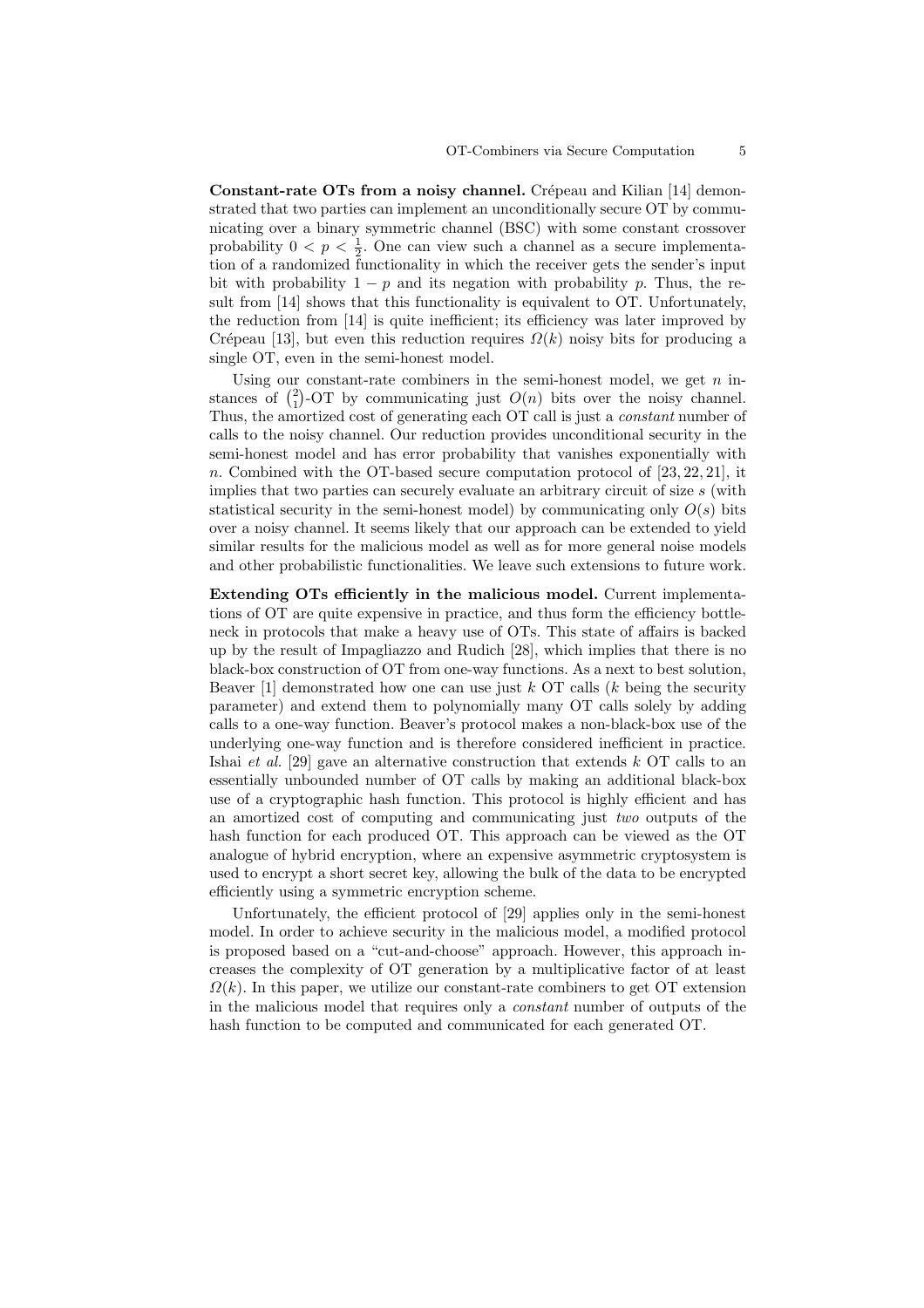A first solution to this is by using a cut-and-choose approach similar to the one used in [29]. Namely, the semi-honest protocol of [29] is invoked  $O(k)$  independent times on random inputs, and half of these invocations are "opened" to allow each party to verify that the other party followed the protocol's instructions. The unopened invocations have the guarantee that with overwhelming probability, a big majority of them generated secure OTs. This is exactly the setting required to apply our combiners. However, in this solution the seed of OT calls used grows substantially, which is undesirable.

Next, we develop a new solution that is not based on cut-and-choose. Instead, just a single instance of the semi-honest protocol is run, and a simple test is added communicating a constant number of hash values per produced OT. This test guarantees that with overwhelming probability, all but  $k$  of the produced OTs were secure. This allows to generate  $(1 + \delta)k$  OT-candidates of which at most  $k$  are insecure, which again gives a big majority of secure OTs. As in [29], the reduction only makes a black-box use of the cryptographic hash function.

Reducing the number of OT channels in MPC. Consider an MPC protocol with security against a dishonest majority in a network of  $n$  parties. How many OT channels are required to allow such a non-trivial computation? An OT channel is a line over which two parties can carry out an unbounded number of OT calls. Do all pairs of parties require their own separate OT-channel? Harnik et al.  $[24]$  show that the answer is negative – if the number of corrupted parties is bounded by  $t < (1 - \delta)n$  (for a constant  $\delta$ ) then  $O(n)$  channels are sufficient. Namely, OT calls can be executed between every two parties using just OT calls on the existing  $O(n)$  channels. However, in order to generate one OT call between a pair with no channel, the construction of [24] makes many OT calls over the existing channels: it first generates n candidates for OT (using just  $O(1)$ ) OT calls to generate each candidate) and then it runs an OT-combiner on the  $n$ candidates. Using our new constant-rate combiners, we get the following result: the amortized cost of generating an OT call between two parties with no OT channel is  $O(1)$  OT calls over the existing  $O(n)$  channels.

Organization. In Section 2, we define OT-combiners. Section 3 describes our general approach for obtaining OT-combiners via secure computation and its instantiation for obtaining constant-rate combiners in the semi-honest model. Section 4 deals with the malicious model. The applications are described in Sections 5 (OT from noisy channels) and 6 (extending OTs efficiently). Due to space limitations, some of the details are deferred to the full version.

## 2 Definition of OT-Combiners

A combiner (see [26, 25]) is given n implementation candidates for a cryptographic primitive and combines them into a single implementation that is secure if at least  $m$  of the original  $n$  candidates were indeed secure. Our study of combiners for OT follows this goal with an additional feature: we want the combiner to output many secure instances of OT rather than just one. This is desirable for efficiency reasons; indeed, invoking  $n$  OT-candidates and receiving just a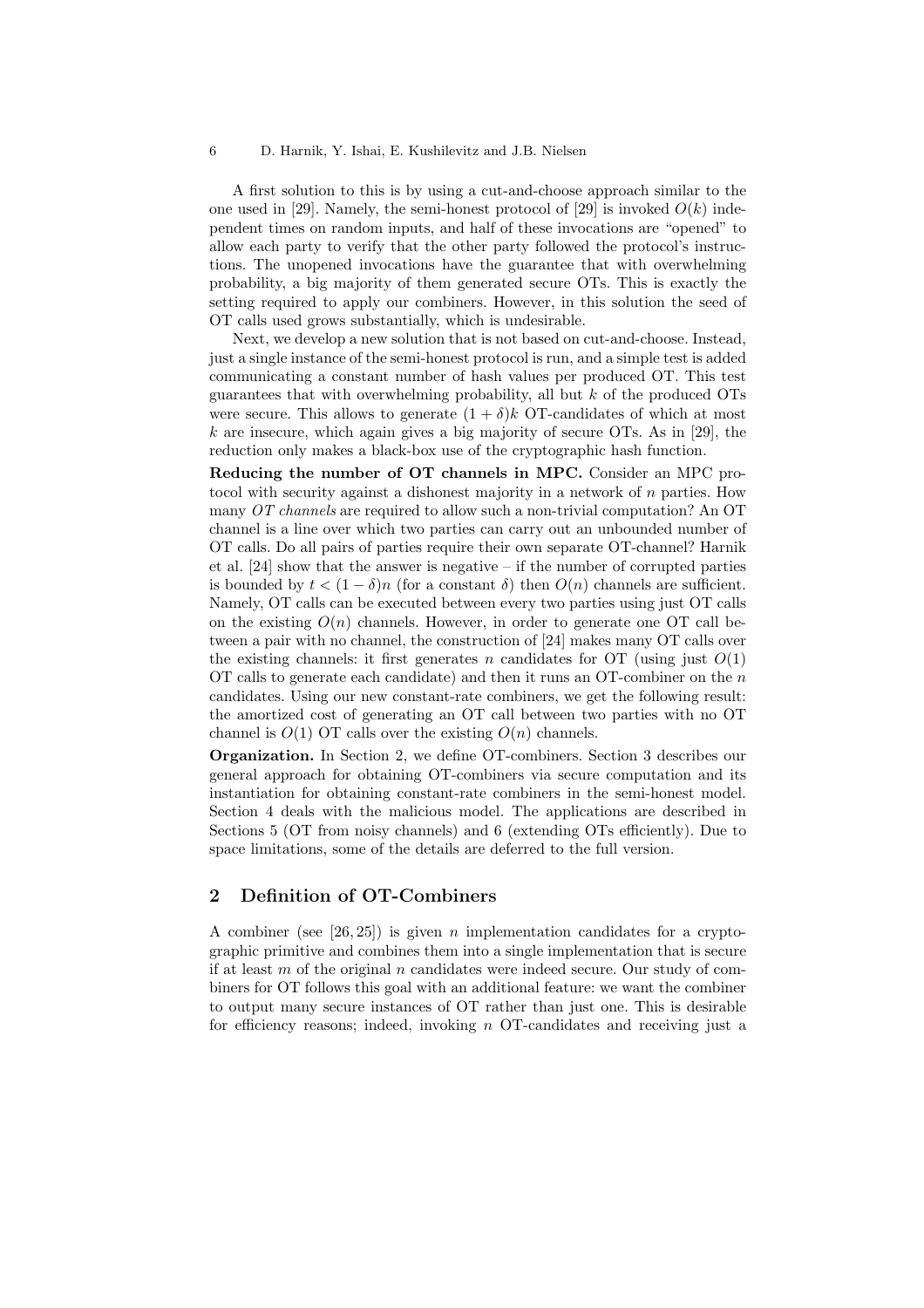single OT call in return seems quite wasteful. To accommodate this, we define the multi-OT functionality  $OT^\ell$  in a straightforward manner (the sender holds  $\ell$ pairs of secrets, the receiver holds  $\ell$  choice bits and the receiver learns the secrets of his choice).

Our OT-combiners thus take several candidates for a secure OT protocol and produce a protocol for the  $OT^{\ell}$  functionality. In general, the OT-candidates can be given in any representation, such as a code, or via a black-box access to a next message oracle. Our combiners work using such black-box access to the candidates. Accordingly, the definition we provide is that of a black-box combiner. For more comprehensive definitions of combiners, see [25].

We assume that the candidates are efficient (polynomial-time) algorithms. This guarantees that an efficient black-box combiner (counting each oracle call to a candidate as a single running step) remains efficient for any instantiation of the candidate.

When considering the functionality of the OT-candidates being combined, one should distinguish between two cases: (1) bad OT-candidates can compromise the privacy of the inputs but are guaranteed to have the correct functionality when executed honestly (namely, the receiver always ends up with the correct output); and (2) bad OT-candidates may produce arbitrary outputs. Combiners for the latter case are called error-tolerant combiners [36]. In the semi-honest model, we assume by default that bad candidates have the correct functionality, but our solutions can be easily extended to achieve error-tolerance with almost no loss of efficiency. In the malicious model, error-tolerance is always required; moreover, the functionality of each call to a bad candidate can be adaptively determined by the adversary during the execution of the combiner.

**Definition 1 (OT-Combiner)** Let  $OT_1, \ldots, OT_n$  be candidates for implementing OT. An  $(m, n; \ell, s)$ -OT-Combiner is an efficient two-party protocol with oracle access to the candidates such that: (1) If at least  $m$  of the  $n$  candidates securely compute the  $OT<sup>1</sup>$  functionality then the combiner securely computes the  $OT^{\ell}$  functionality (where security is defined using a simulation-based definition, as in  $(6, 21)$ ; and  $(2)$  The combiner runs in polynomial time and makes a total of s calls to the candidates.

The tolerance ratio of the combiner is defined as  $\mu = \frac{m-n}{n}$ . The production rate (or simply the rate) of the combiner is defined as  $\rho = \frac{\ell}{s}$ . At times we omit the parameters s and  $\ell$  and write " $(m, n)$ -OT-combiner".

The above definition views the number of candidates  $n$  as a constant. However, it is often useful to view the parameters of a combiner as functions of the security parameter k. (This is the case for the applications described in Sections  $5,6$ .) The above definition can be naturally extended to this more general case.

We will sometimes refer to combiners that have unconditional (perfect or statistical) security. In such cases the above definition needs to be modified, since the candidates cannot be unconditionally secure. To this end, it is convenient to use the stronger notion of third party black-box combiners [25]. Such combiners are defined by viewing each candidate as a distinct external party that receives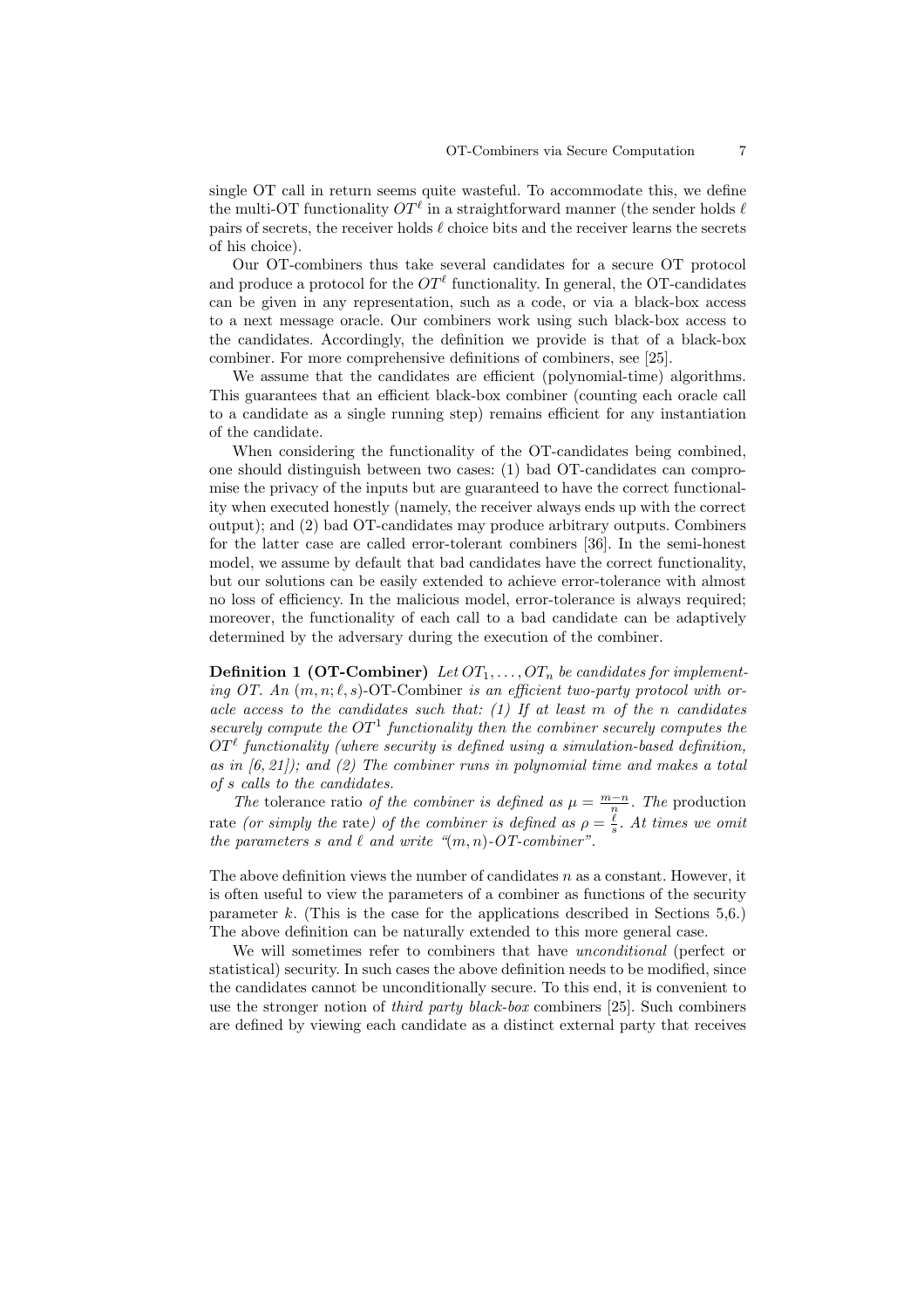OT inputs from the sender and the receiver and sends the OT output to the receiver. A bad candidate is modelled by an external party that reveals both inputs to the adversary and (in the error-tolerant case) allows the adversary to control its output. All of our combiners satisfy this stronger definition with either perfect, statistical, or computational security.

## 3 OT-Combiners in the Semi-Honest Model

In this section, we introduce our basic technique for obtaining combiners from protocols for secure computation. We begin by considering the semi-honest model and later (in Section 4) extend our results to the malicious model.

In the course of describing the OT-combiner, we define two intermediate models. The first is a tweak on the standard multiparty model which divides the parties into clients and servers, where the clients are the only parties to hold inputs and to receive outputs and the servers just assist in the computation. Such a variant of secure MPC setting was considered, e.g. in [11, 16]. In our setting, there are only two clients, sender  $S$  and receiver  $R$ . In addition, there are n servers  $P_i$  that may aid the clients in the computation. However, up to t of the servers may be corrupted. Formally:

**Definition 2 (Clients-Servers Model)** The network consists of  $n+2$  parties: two clients, S and R, and n servers  $P_1, \ldots, P_n$ . There are secure channels between every two parties in the network. In the malicious model, we will also allow broadcast as an atomic primitive.

FUNCTIONALITY: f takes inputs from S and R and gives output to  $R$ <sup>3</sup>

ADVERSARIAL CORRUPTIONS: The adversary may corrupt at most one of the clients  $S$  and  $R$  and at most  $t$  of the n servers. We refer to a protocol that is secure against such an adversary as a t-secure protocol in the clients-servers model. We consider adaptive adversaries by default; namely, we allow the adversary to decide which parties to corrupt during the execution of the protocol.

The above model can be viewed as a refinement of the standard model for secure computation: every  $(t + 1)$ -secure  $(n + 2)$ -party protocol for f in the standard model is also a  $t$ -secure protocol for  $f$  in the clients-servers model.

In the second intermediate model we use, each server  $P_i$  is replaced by a pair of parties  $(S_i, R_i)$  that are connected by an OT channel. We call this the splitservers model. The intuition is that, at the end, we will have a two-party protocol where one party controls all  $R$  parties and the other controls all  $S$  parties.

**Definition 3 (Split-Servers Model)** The network consists of  $2n + 2$  parties: two clients, S and R, and n pairs of parties  $(S_1, R_1), \ldots, (S_n, R_n)$ . There is a secure channel between every two parties in the network (as well as a broadcast

 $3$  Our approach can be easily generalized to the case where  $f$  gives outputs to both S and R. However, in the malicious model it is impossible to guarantee fairness in this case.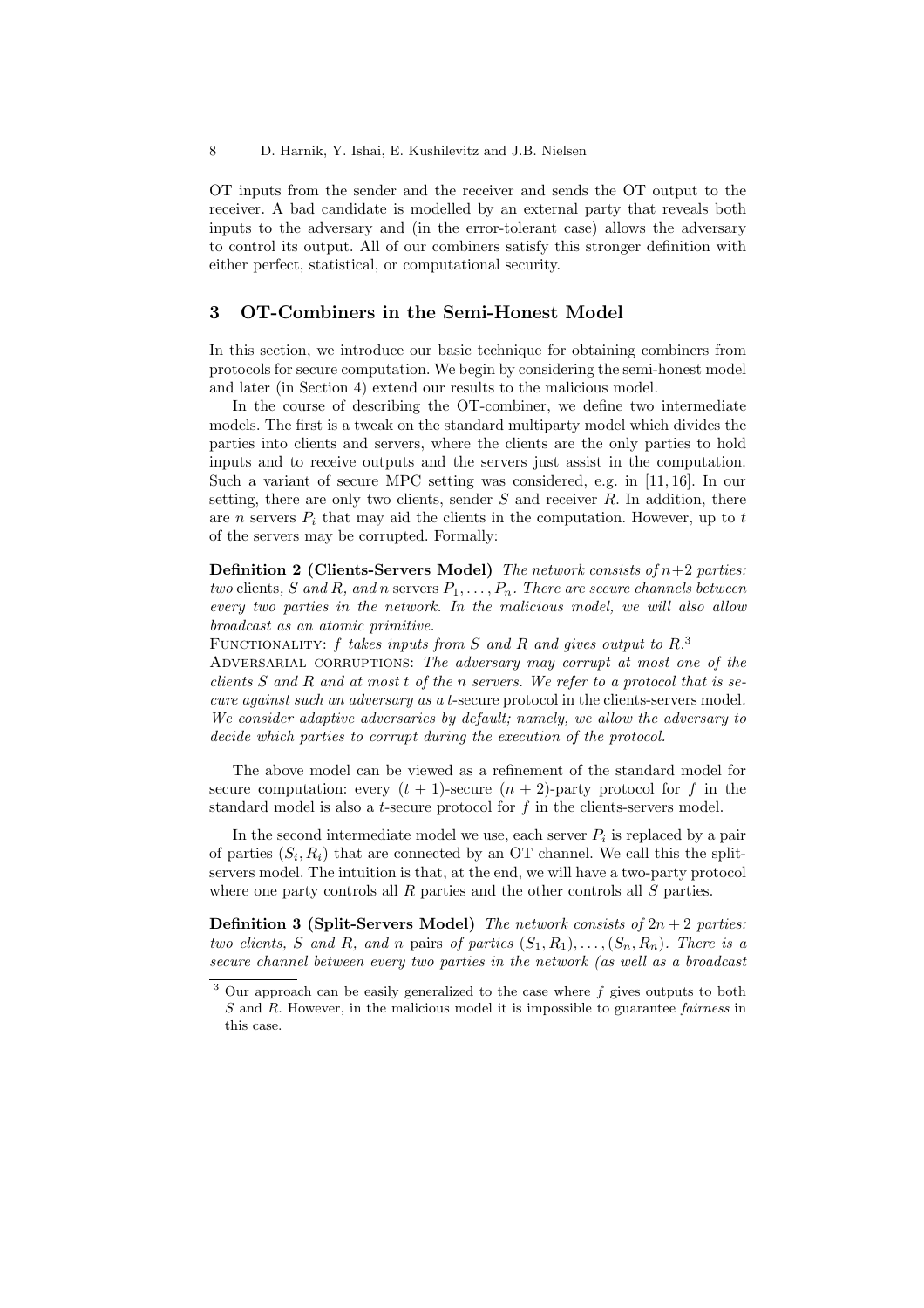channel in the malicious model). In addition, there is a distinct OT channel between each pair  $(S_i, R_i)$ .

FUNCTIONALITY:  $f$  takes inputs from  $S$  and  $R$  and gives output to  $R$ .

ADVERSARIAL CORRUPTIONS: The adversary has two possible corruption patterns: either (i) it corrupts the parties  $S, S_1, ..., S_n$  and at most t of the  $R_i$ 's; or (ii) it corrupts the parties  $R, R_1, ..., R_n$  and at most t of the  $S_i$ 's. We refer to a protocol that is secure against such an adversary as a t-secure protocol in the split-servers model. Again, we allow for adaptive adversaries.

Our general construction employs two types of secure computation protocols: (1)  $\Pi_{\text{MPC}}$  is a t-secure multiparty protocol in the clients-servers model. For  $t < n/2$ , every f admits such a protocol with perfect (resp., statistical) security against semi-honest (resp., malicious) adversaries [3, 38]. (2)  $\Pi_{2\text{party}}$  is a secure 2-party protocol in the OT-hybrid model (i.e., using an ideal OT channel). Every f admits such a protocol with perfect (resp., statistical) security against semihonest (resp., malicious) adversaries [22, 31].

In our combiners,  $\varPi_{\text{MPC}}$  will always compute the functionality  $OT^{\ell, 4}$  On the other hand, we will need to employ protocols of type  $\Pi_{2\text{party}}$  for different functionalities. To simplify notation, we always use the notation  $\Pi_{2\text{party}}$  and make the actual functionality clear from the context.

**Lemma 1.** Let f be a functionality taking inputs from  $S$  and  $R$  and returning output to R. There is a compiler that transforms any t-secure protocol  $\Pi_{\text{MPC}}$  for f in the semi-honest clients-servers model into a t-secure protocol  $\Pi_{\text{split}}$  for f in the semi-honest split-servers model. As a building block, the compiler requires a secure two-party protocol  $\Pi_{2\text{party}}$  for general functionalities in the semi-honest OT-hybrid model. If both  $\Pi_{\text{MPC}}$  and  $\Pi_{\text{2party}}$  are perfectly or statistically secure then so is  $\Pi_{split}$ .

**Proof:** The idea is to distribute the local view of each server  $P_i$  in  $\Pi_{\text{MPC}}$  between the corresponding pair of parties  $S_i, R_i$  in  $\Pi_{\text{split}}$  using additive secret sharing. Thus, only an adversary corrupting both  $S_i$  and  $R_i$  can learn the view of  $P_i$ .

In the initialization stage of  $\Pi_{\text{MPC}}$ , the view of each client (S or R) contains its private input and its local randomness, while the view of each server  $P_i$ contains only its local randomness. To initialize the corresponding state in  $\Pi_{\text{split}}$ , let S and R remain as before and split the view of each  $P_i$  between  $S_i$  and  $R_i$ , by having each hold local random bits which together form an additive sharing of the randomness of  $P_i$ .

A typical intermediate step in the protocol  $\mathcal{H}_{\text{MPC}}$  is of the following form: Server  $P_i$  with local view  $v_{P_i}$  computes a function  $m = \pi_{i,j}(v_{P_i})$  and sends the message m to server  $P_j$ . This step is simulated in  $\Pi_{\text{split}}$  by an interactive twoparty protocol between  $S_i$  and  $R_i$ . Using the OT channel between them,  $S_i$  and  $R_i$  execute protocol  $\Pi_{2\text{party}}$  on the randomized functionality whose inputs are

<sup>&</sup>lt;sup>4</sup> One can also consider cross-primitive combiners (see [34]), where the combiner implements a different functionality than the candidates. In such a case, the combiner's functionality will be computed by  $\varPi_{\text{MPC}}$ .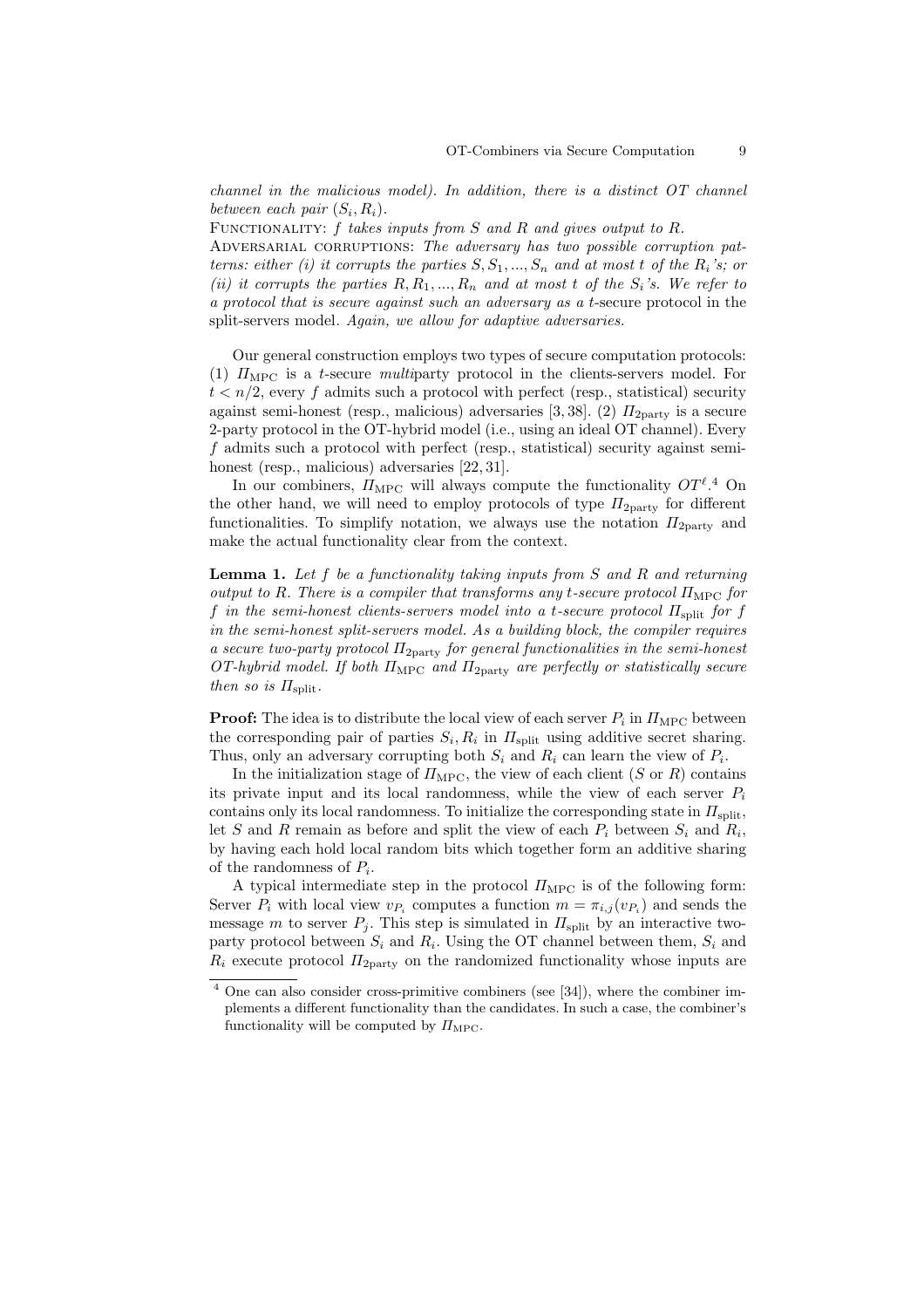shares  $v_{S_i}$  and  $v_{R_i}$  of a view  $v_{P_i}$ , and whose outputs are random values  $m_{S_i}$  and  $m_{R_i}$  under the restriction that  $m_{S_i} \oplus m_{R_i} = \pi_{i,j}(v_{S_i} \oplus v_{R_i})$ . After the secure two-party protocol is executed,  $S_i$  sends  $m_{S_i}$  to  $S_j$  and  $R_i$  sends  $m_{R_i}$  to  $R_j$ . The recipients  $S_j$  and  $R_j$  append the new message to their share of the view  $v_{P_j}$ .

Another possible step in  $\Pi_{\text{MPC}}$  involves one or two of the clients, either as the party generating a new message  $m$  or as the receiving party. In case the recipient is one of the clients S or R, then both  $m_{S_i}$  and  $m_{R_i}$  are sent to this party. If a client  $(S \text{ or } R)$  is generating the message m, then it computes m as in  $\Pi_{\text{MPC}}$  (no two-party protocol is needed in this case) and sends a random sharing of m to  $S_i$  and  $R_i$ , respectively. If both the sender and receiver of m are the clients then  $m$  is sent unchanged.

The new protocol produces a correct output since at each step the sum of the shares held by  $S_i$  and  $R_i$  is exactly the view of  $P_i$ , and thus the execution follows the protocol  $\Pi_{\text{MPC}}$  accurately. The proof of security hinges on the fact that if the  $i^{th}$  pair is not corrupted (i.e., either  $S_i$  or  $R_i$  is uncorrupted), then the view of the simulated server  $P_i$  remains hidden from the adversary. Therefore, this view may be simulated in the same manner as in the original clients-servers model protocol  $\Pi_{\text{MPC}}$  (in the case that server  $P_i$  was not corrupted). On the other hand, if the  $i^{th}$  pair is corrupted, then this corresponds to a corruption of  $P_i$  by the adversary. Further details are deferred to the full version.

**Lemma 2.** Given any protocol  $\Pi_{split}$  for the functionality  $OT^{\ell}$  which is t-secure in the semi-honest split-servers model, one can construct (in a black-box way) an  $(n - t, n)$ -OT-combiner in the semi-honest model.

**Proof:** We describe a two-party combiner with sender  $S'$  and receiver  $R'$  based on the split-server protocol  $\Pi_{split}$  with clients S and R and parties  $S_1, \ldots, S_n$ ,  $R_1, \ldots, R_n$ . The combiner protocol is a straightforward simulation of  $\Pi_{\text{split}}$  where S' simulates the S-parties (i.e.,  $S, S_1, \ldots, S_n$ ) and R' simulates the R-parties  $(R, R_1, \ldots, R_n)$ . The simulation follows the protocol  $\Pi_{\text{split}}$  with the exception that, for every  $i \in [n]$ , all OT-calls between  $S_i$  and  $R_i$  are implemented using the candidate  $OT_i$ . Naturally, messages between the S-parties do not have to actually be sent as they are all simulated by  $S'$  (and similarly for the  $R$ -parties). Clearly, in a semi-honest environment, the combiner described is an execution of protocol  $\Pi_{\text{split}}$  and therefore it indeed implements the  $OT^{\ell}$  functionality. Intuitively, security follows from the fact that for every bad candidate, the worstcase scenario is that the full view of the opposite party is revealed. But, as long as the adversary sees no more than  $t$  such views, security follows from the  $t$ security of  $\Pi_{\text{split}}$ . A formal proof, deferred to the full version, uses a simulator for  $\Pi_{\text{split}}$  to obtain a simulator for the combiner. п

A first corollary of the above strategy is the existence of OT-combiners with a majority of good candidates. Such a result was already known (see [25, 35, 40]), based on a different approach stemming from the techniques of [18].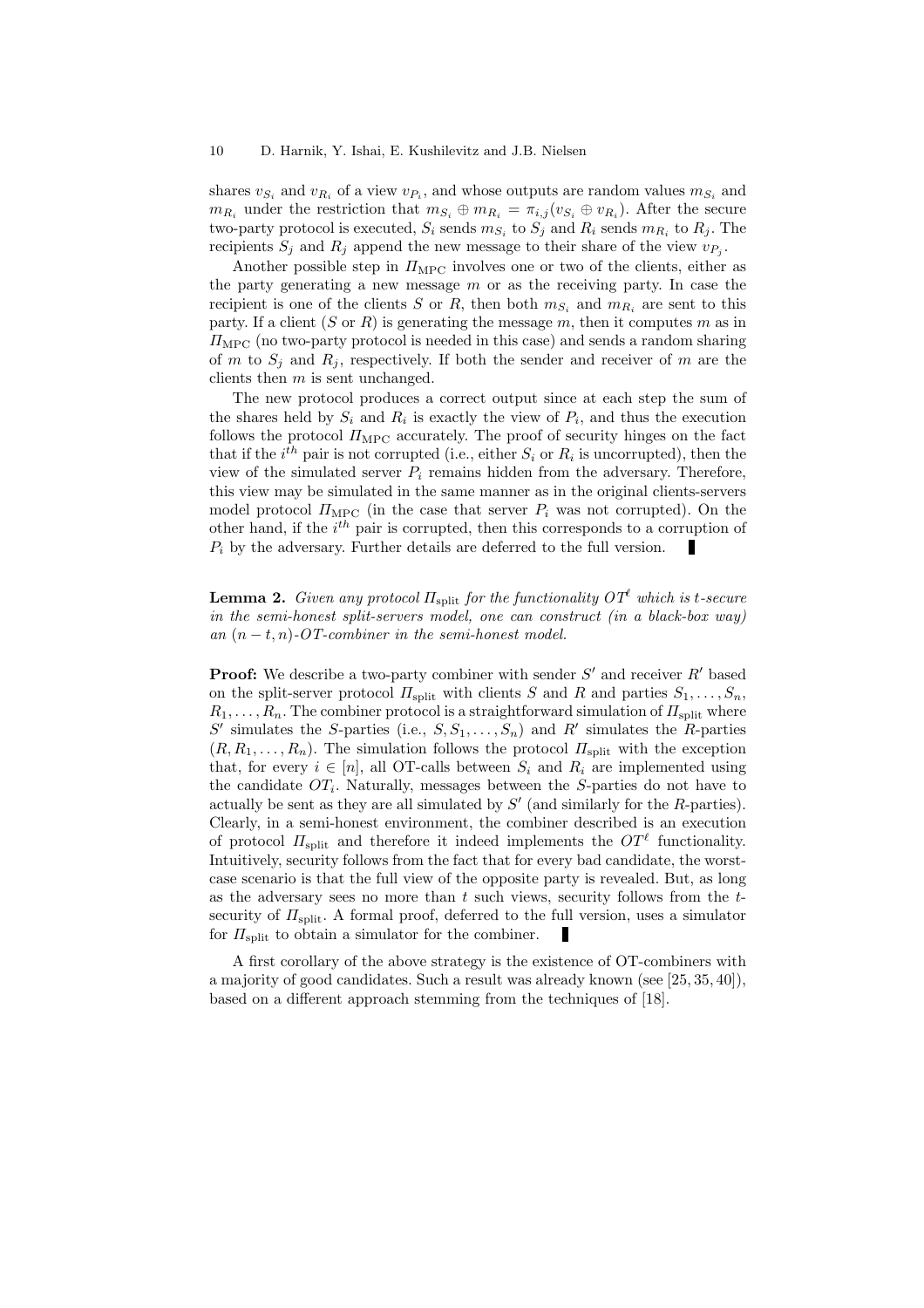**Corollary 4** For any m and n such that  $m > n/2$ , there exists an  $(m, n)$ -OT-combiner in the semi-honest model. Furthermore, such a combiner can be perfectly secure.

**Proof:** Use, for example, the protocol of [3] to implement  $\Pi_{\text{MPC}}$  with  $t = n-m$ and the protocol of [23, 21] to implement  $\Pi_{2\text{partv}}$  in the semi-honest model. By Lemmas 1 and 2, this implies the desired OT-combiner.

#### 3.1 Constant-Rate OT-Combiners in the Semi-Honest Model

We turn to optimizing the efficiency of the combiner described above. Its efficiency is inherited from the underlying protocols  $\Pi_{\text{MPC}}$  and  $\Pi_{\text{2partv}}$ . For different purposes, one may choose different protocols  $\Pi_{\text{MPC}}$  and  $\Pi_{\text{2party}}$  with suitable properties. The key parameter that we investigate is the total number of calls to the OT-candidates. In our framework, calls to the candidates happen as part of executions of the protocol  $\Pi_{2\text{party}}$ , where each step of a server in the protocol  $\Pi_{\text{MPC}}$  requires an invocation of  $\Pi_{\text{2party}}$ . Therefore, the total number of calls is a function of the number of steps in  $\mathcal{H}_{\text{MPC}}$ , the complexity of the local computation in each such step, and the OT complexity of  $\Pi_{2\text{party}}$ .

A natural implementation of our combiner, using [3, 23], has a polynomial rate and threshold  $m = \lceil \frac{n+1}{2} \rceil$ . More precisely, in order to compute  $\ell$  OTs, the clients should compute a simple constant-size circuit on  $\ell$  independent pairs of inputs. Using the BGW technique [3], the local computation required by each server for each OT is dominated by multiplying two elements from a field of size at least  $n$ . Simulating this action by a split server, requires a secure 2-party computation of such a functionality in the OT-hybrid model, which involves  $\Omega(\log n)$  OT-calls. The overall OT complexity is therefore  $s = \Omega(n\ell \log n)$ .

In the following we show that, by a careful instantiation of  $\Pi_{\text{MPC}}$ , we can obtain a constant rate at the price of a slightly sub-optimal (yet still constant) tolerance ratio. The following two techniques allow this improvement:

- Using a generalization of Shamir's secret sharing scheme [20], which packs  $\ell$  secrets into a single polynomial, one can run a joint computation for all  $\ell$ inputs by sending just a constant number of field elements to each server. As a result of packing  $\ell$  secrets into a single polynomial, the security threshold decreases from  $t = \lfloor \frac{n-1}{2} \rfloor$  to  $t' = t - \ell + 1$ . Thus, letting  $\ell$  be a sufficiently small constant fraction of *n*, the tolerance ratio remains constant.
- Using the techniques of  $[8, 9]$ , one can run all operations over a constant size field. This technique further deteriorates the security threshold to  $t'' =$  $t' - \delta n$ , for some constant  $\delta > 0$  that tends to 0 as the field size grows.

Combining the above two techniques, one gets a protocol  $\Pi_{\text{MPC}}$  in which each server performs a constant amount of work and  $\ell$ , the number of OTs being computed, is a constant fraction of the number of servers. When compiling such a protocol to the split-servers model (and subsequently to the combiner) we get a constant number of OT-calls per split server. An appropriate choice of parameters (say,  $\ell = 0.2n$  and  $\delta = 0.2$ ) thus yields the following: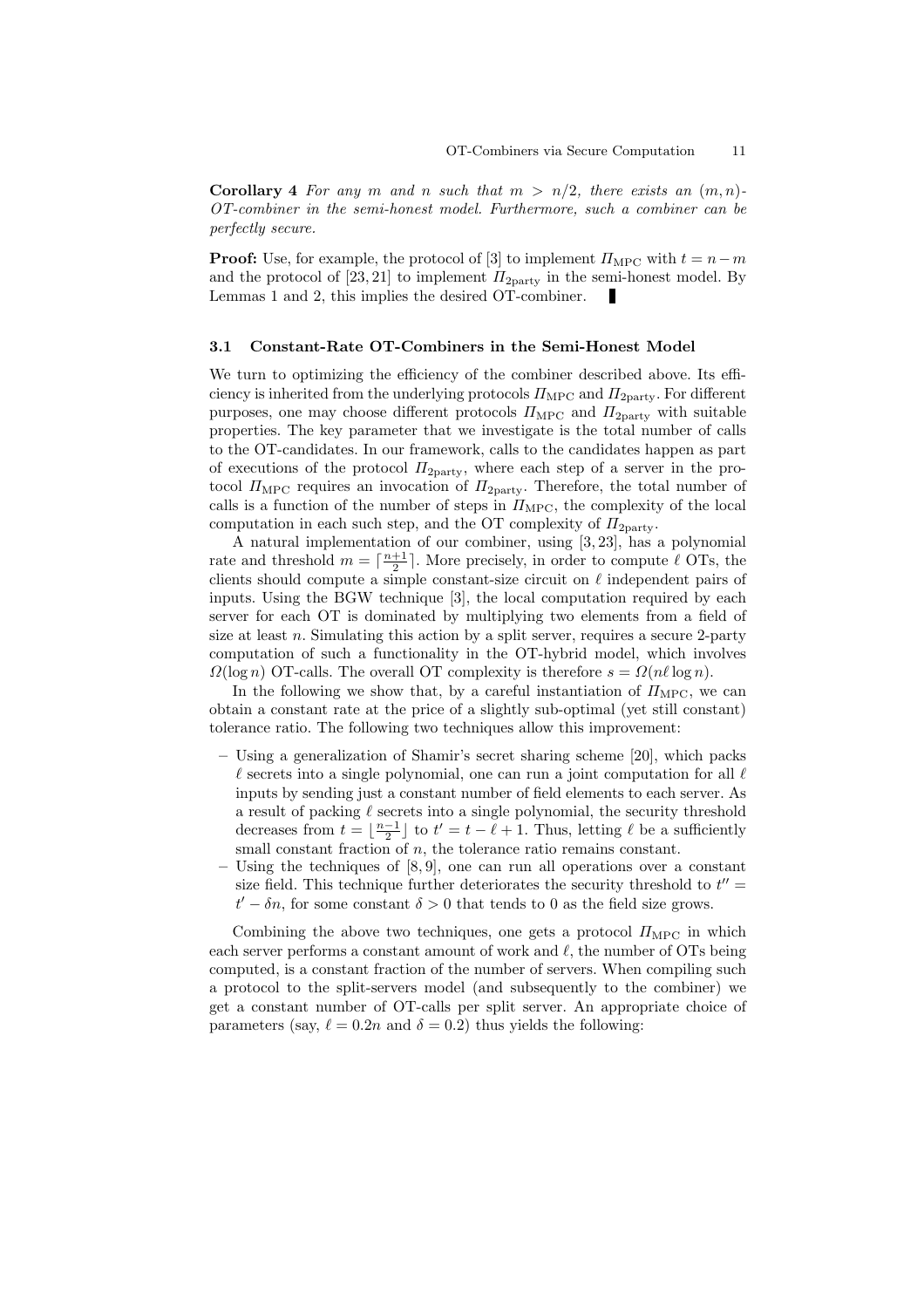12 D. Harnik, Y. Ishai, E. Kushilevitz and J.B. Nielsen

Theorem 5. There is an OT-combiner with constant production rate and constant tolerance ratio in the semi-honest model. The combiner makes a constant number of calls to each OT-candidate.

We end this section by noting that one can get an error-tolerant version of Theorem 5 by letting the clients in  $\Pi_{\text{MPC}}$  apply error-correction to the final ntuple of field elements received from the  $n$  servers. This requires the underlying secret sharing scheme to be based on efficiently decodable codes (such as AG codes [8]). Furthermore, the (constant) fractional security threshold of  $\Pi_{\text{MPC}}$ should be further decreased in order to provide the redundancy required for error-correction. This yields the following:

**Theorem 6.** There is an error-tolerant OT-combiner with constant production rate and constant tolerance ratio in the semi-honest model. The combiner makes a constant number of calls to each OT-candidate.

## 4 OT-Combiners in the Malicious Model

Our constructions of combiners in the malicious model follow the same outline as in the semi-honest model. Namely, the combiner is a composition of two types of secure protocols, one in the two-party setting (with an OT channel) and one in the multiparty setting. Naturally, this time the components must be secure against malicious adversaries (and thus are inherently more complex). In addition, we must incorporate a mechanism to assure authenticity of intermediate shares supplied by the split servers.

**Lemma 3.** Let  $f$  be a functionality taking inputs from  $S$  and  $R$  and returning output to R. There is a compiler that transforms any t-secure protocol  $\Pi_{\text{MPC}}$ for f in the malicious clients-servers model into a t-secure protocol  $\Pi_{\text{split}}$  for f in the malicious split-servers model. As a building block, the compiler requires a two-party protocol  $\Pi_{2\text{party}}$  for general functionalities in the malicious OT-hybrid model. If both  $\Pi_{\text{MPC}}$  and  $\Pi_{\text{2party}}$  are statistically secure then so is  $\Pi_{\text{split}}$ .

The same general idea as in the semi-honest model applies here as well with one notable addition. Recall that in the general framework each server  $P_i$  in the protocol  $\Pi_{\text{MPC}}$  is simulated by two parties  $S_i, R_i$  that hold an additive secret sharing of  $P_i$ 's view. The problem is that, in the split-servers model, the adversary may corrupt all of the parties on one side (either all of the  $R_i$ 's or all of the  $S_i$ 's). While the adversary has no information about the view of a server  $P_i$  unless both  $S_i$  and  $R_i$  are corrupted, it can still change the outgoing messages from this server. Namely, the adversary needs only to change the outgoing message of one side (say  $S_i$ ) in order to change the effective outgoing message of server  $P_i$  in  $\Pi_{\text{MPC}}$  (recall that two messages in  $\Pi_{\text{split}}$  correspond to a single message in  $\Pi_{\text{MPC}}$ ). To overcome this problem, we replace the use of standard additive secret sharing by *authenticated* secret sharing. Namely, each  $S_i$  gets, in addition to its additive share  $v_{S_i}$ , a signature on this share using a private key known to  $R_i$  (and vice versa). For the signature primitive it suffices to use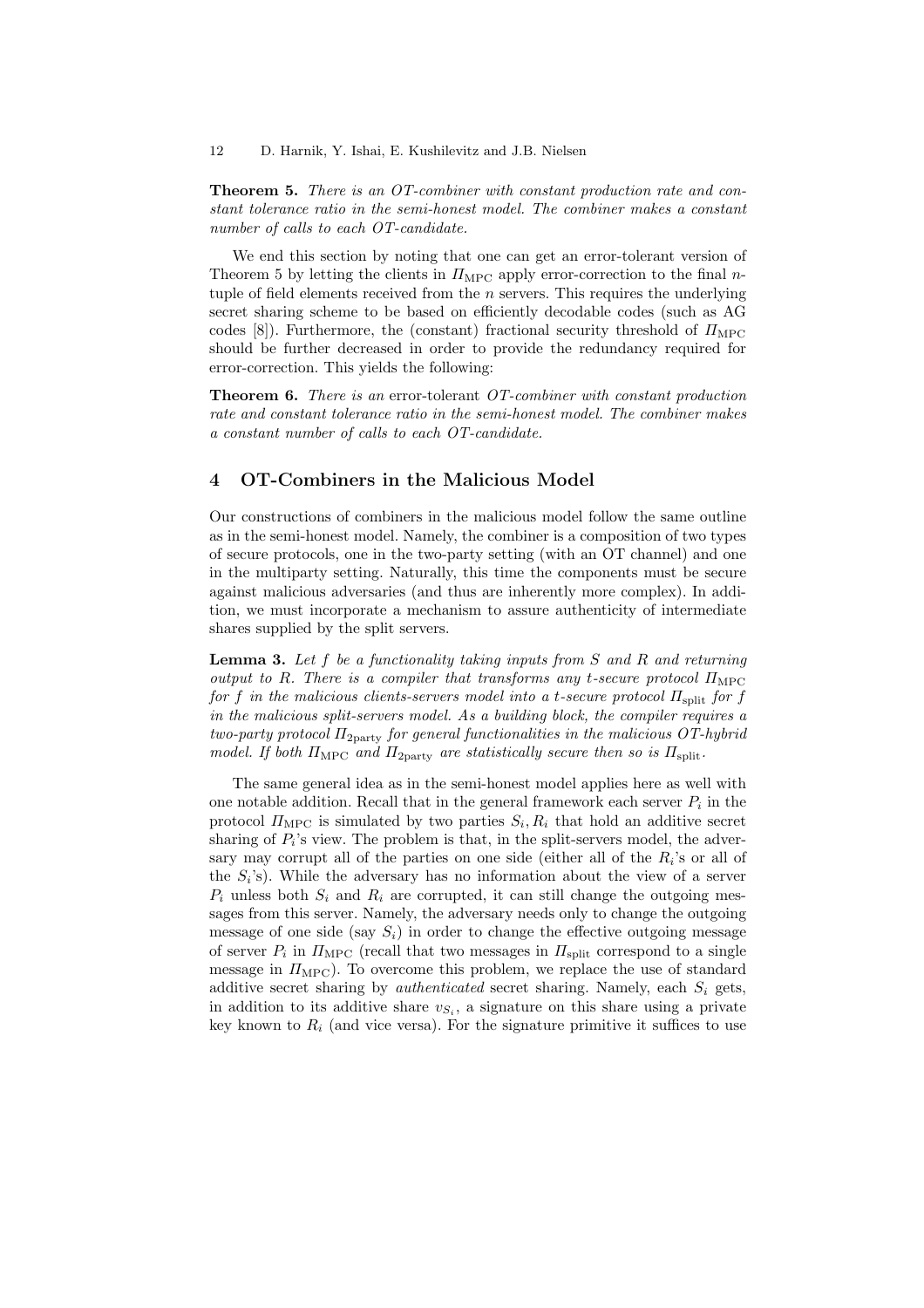a one-time MAC, which can be implemented with unconditional security using pairwise independent hash functions.

The two-party functionality realized by  $\Pi_{\text{2party}}$  takes the additive shares of the view together with the signatures and the keys as inputs. It then verifies that the signatures are valid; if this verification fails it sends an "abort" message to both parties. (Any party receiving an abort message broadcasts it to all parties and aborts; this cannot violate the fairness of  $\Pi_{\text{split}}$ , since there is only one party receiving an output.) The functionality returns a similar authenticated secret sharing of the next message sent from  $P_i$  to  $P_j$  in  $\Pi_{\text{MPC}}$ .

Note that, in the malicious model,  $\Pi_{2\text{party}}$  cannot achieve fairness. As before, if some honest party aborts it causes all honest parties to abort. Finally, if  $\Pi_{\text{MPC}}$  employs a broadcast primitive, then each message broadcasted by  $P_i$ can be naturally emulated in  $\Pi_{\text{split}}$  as follows. First,  $S_i$  and  $R_i$  broadcast their authenticated shares of the message. Then, each of them uses its secret key to verify the shares broadcasted by the other party, and broadcasts an abort message if the verification fails.

**Lemma 4.** Given any protocol  $\Pi_{split}$  for the functionality  $OT^{\ell}$  which is t-secure in the malicious split-servers model, one can construct (in a black-box way) an  $(n - t, n)$ -OT-combiner in the malicious model.

The construction is essentially the same as in the semi-honest model. The only changes that need to be made involve broadcast messages and handling aborting parties. A broadcast message by  $S$  or  $S_i$  is emulated by simply having the sender  $S'$  of the combiner send this message to  $R'$  (and vice versa). In case some party S or  $S_i$  (resp., R or  $R_i$ ) in  $\Pi_{\text{split}}$  aborts, then S' (resp., R') in the combiner aborts as well. A simulation-based security proof is deferred to the full version.

**Corollary 7** For any m and n such that  $m > n/2$ , there exists an  $(m, n)$ -OTcombiner in the malicious model. Furthermore, such a combiner can be statistically secure.

**Proof:** For  $\Pi_{\text{MPC}}$ , we rely on the protocol of [38], which is statistically *t*-secure if  $t < n/2$  (and employs a broadcast channel). For  $\Pi_{2\text{party}}$ , we can use the protocol of [31], which provides statistical security in the malicious OT-hybrid model.

#### 4.1 Constant-Rate OT-Combiners in the Malicious Model

The OT complexity of the combiner in the malicious model is higher than in the semi-honest model. This is because of the inherent complexity of the underlying protocols  $\Pi_{\text{MPC}}$  and  $\Pi_{\text{2party}}$  and because of the employment of authentication, which requires secure two-party computation of functionalities involving MACs. The underlying principles that allow for constant-rate combiners in the malicious model are the following:

– Use a (constant-round) protocol  $H_{\text{MPC}}$  in which the overall communication of the servers is  $O(\ell)$ . This, in turn, translates to the size of inputs that the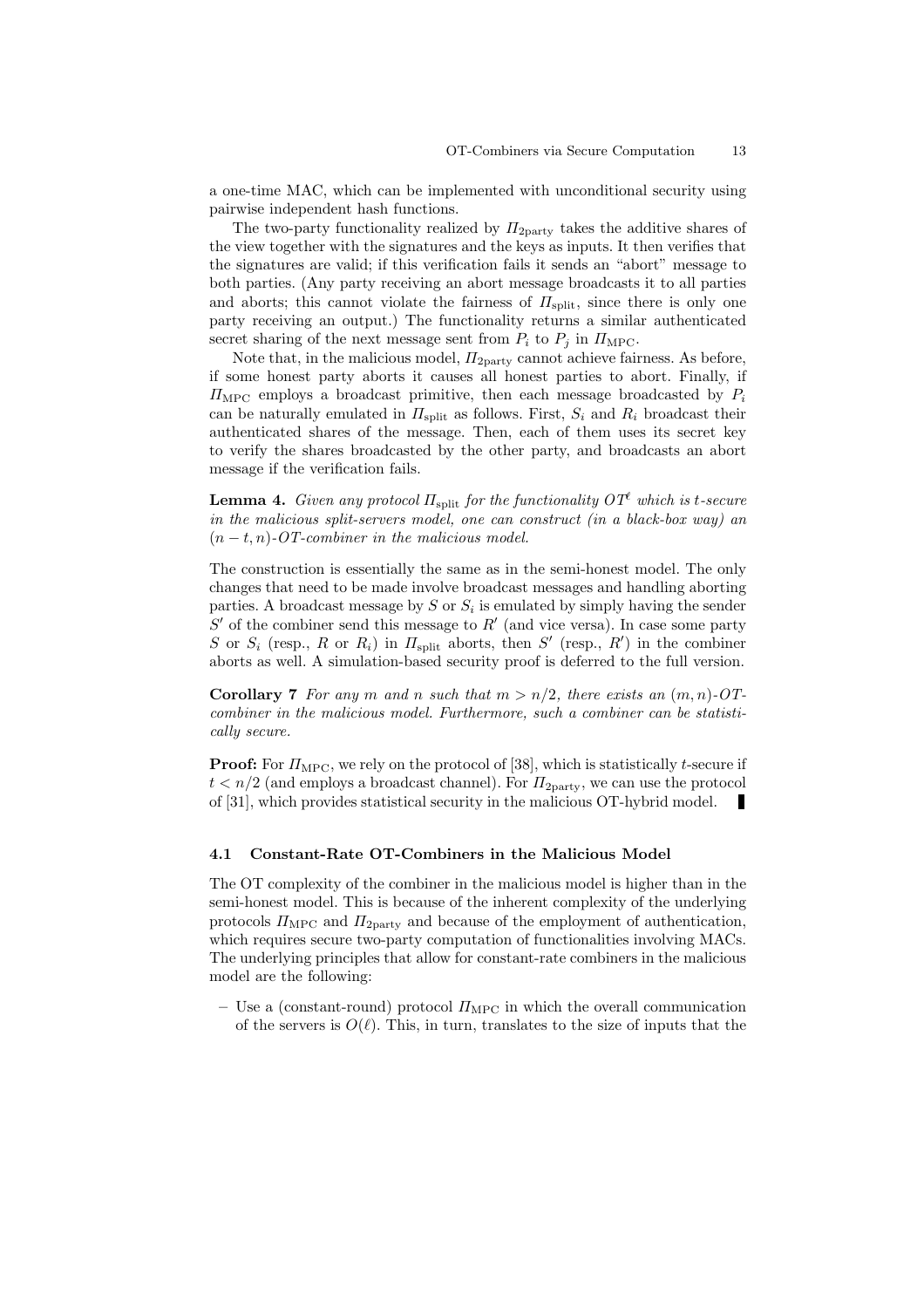#### 14 D. Harnik, Y. Ishai, E. Kushilevitz and J.B. Nielsen

split-servers can run  $\Pi_{2\text{party}}$  on. Such a protocol for arbitrary NC<sup>0</sup> functionalities (including  $OT^{\ell}$  as a special case) is described in [30], building on [16]. In contrast to the semi-honest model, where each server can receive just a constant number of field elements, here we need  $\ell$  to be sufficiently larger than n, say  $\ell = nk$  for a security parameter k. In such a case, each server will receive  $O(k)$  field elements. This, in turn, will translate into a larger (non-constant) number of invocations of each candidate.

Use  $\Pi_{2\text{part}}$  whose (amortized) OT complexity is a constant multiple of the input length I. Such a protocol was recently given in [33]. This protocol provides computational security and invokes  $O(I+k)$  instances of string-OT with strings of length  $k$  (rather than bit-OT) along with a one-way function.

The above properties assure that the total number of calls to the (string-)OTcandidates is  $O(\ell)$ , provided that the MAC does not add a substantial overhead. The latter is guaranteed by the fact that the messages sent in the underlying protocol  $\Pi_{\text{MPC}}$  are long enough. Thus, the use of MACs does not increase the asymptotic length of the inputs.

A remaining caveat is that even though each of our candidates is a string-OT, the  $O(\ell)$  calls to the candidates produce  $\ell$  instances of bit-OT. Indeed, in the protocol  $\Pi_{\text{split}}$  obtained by our general compiler the length of the views of both  $S_i$  and  $R_i$  will be proportional to the total length of all strings (rather than the number of OTs). Thus, implementing  $\ell$  good string-OTs would require  $O(k\ell)$  calls to the candidates. To reduce the number of calls to  $O(\ell)$ , we observe that it is possible to modify our generic implementation of  $\Pi_{\text{split}}$  so that in all invocations of  $\Pi_{2\text{party}}$  the inputs of the  $R_i$ 's are short, namely of total size  $O(\ell)$ (assuming  $\ell = kn$ ), whereas the inputs of the  $S_i$ 's are of total size  $O(k\ell)$ . Since the number of string OTs required by [33] is determined only by the length of the receiver's input, we will end up using  $O(\ell)$  calls to string-OT candidates to produce  $\ell$  good string-OTs. Overall we get:

**Theorem 8.** There is a computationally secure combiner for string-OT with constant production rate and constant tolerance ratio in the malicious model. The combiner makes  $O(k)$  calls to each OT-candidate, as well as black-box use of a one-way function.

## 5 Application: Constant-Rate OTs from a Noisy Channel

In this section, we apply our constant-rate combiners for the semi-honest model in order to efficiently produce a reliable stream of bit-OTs from a noisy channel, namely a binary symmetric channel which flips each bit with probability p. (We will refer to the latter channel as a BSC with crossover probability  $p$ .) Known constructions for this task [14, 13, 17] require sending  $\Omega(k)$  bits over the channel in order to generate just a single OT call, even in the semi-honest model. We show that, using our constant-rate combiners, one can achieve a number of OT calls that is a constant multiple of the number of bits sent over the channel. Formally: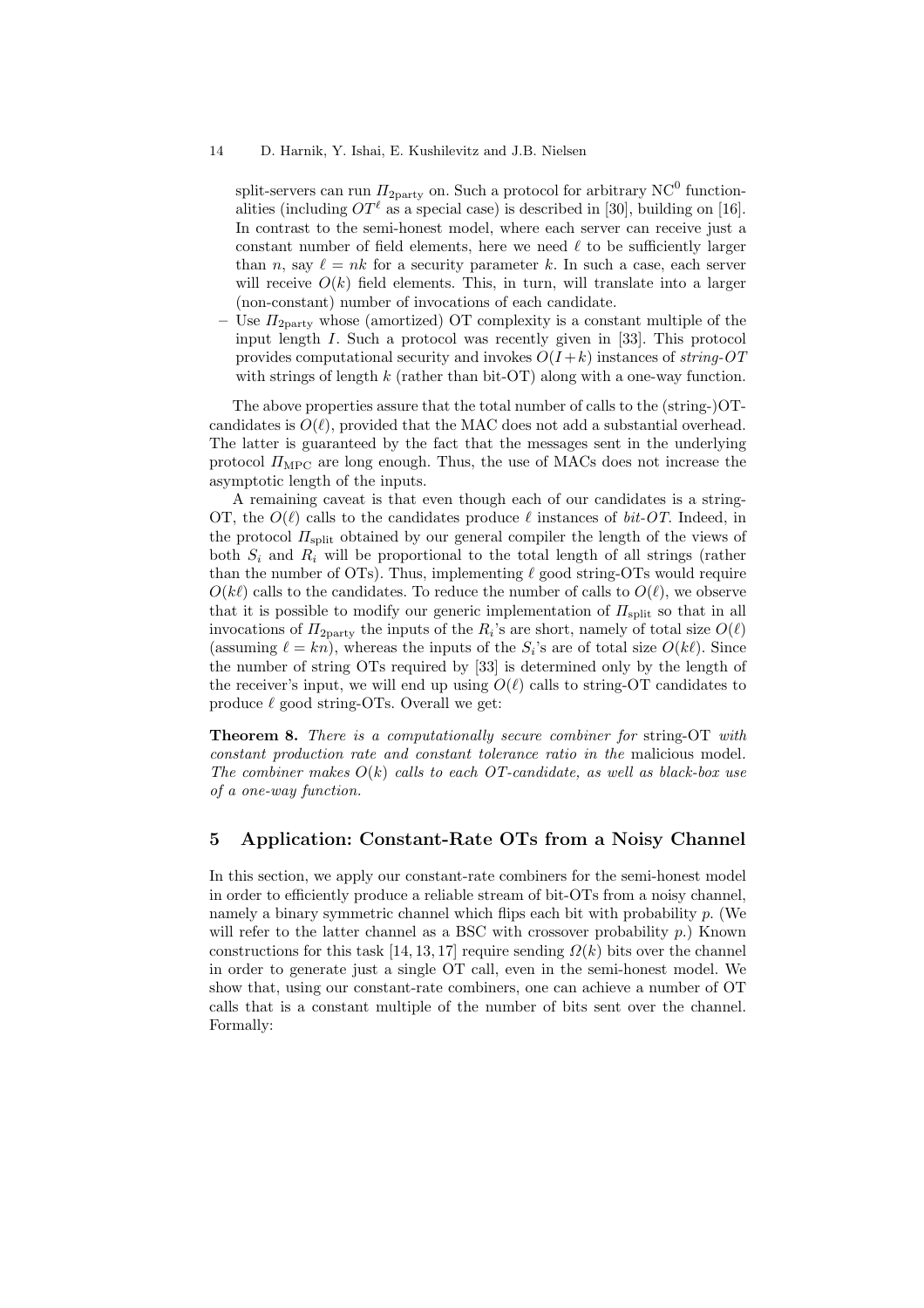Theorem 9 (Constant-rate OTs from a noisy channel). For any constant  $0 < p < 1/2$ , there exists a two-party protocol that securely implements the  $OT^{\ell}$ functionality in the semi-honest model by having the parties communicate  $O(\ell)$ bits over a BSC with crossover probability p. The protocol has perfect privacy and statistical correctness, where the error probability is  $2^{-\Omega(\ell)}$ .

Proof: The idea is that, instead of using a constant number of noisy bits to produce a single secure OT, we produce an instance of OT that has perfect privacy but a small constant error probability. Each such OT can in turn be viewed as an OT-candidate. These candidates are then combined, using our constant-rate error-tolerant combiner, to give a linear number of good OT calls (this time with exponentially small error). We use the combiner from Theorem 6, that has constant rate and constant tolerance ratio and makes just  $O(1)$  calls to each candidate. Note that we can view each call to a candidate as a distinct candidate, at the cost of further reducing the tolerance ratio to some small constant  $\epsilon > 0$ .

We now present a variant of a protocol from [14] that can implement OT with perfect privacy and an arbitrarily small constant error  $\epsilon > 0$  by communicating a constant number of bits over the BSC. By known reductions, it suffices to implement such OT on random inputs. Let  $w, z$  be sufficiently large constants. The sender, S, picks z random bits  $r_1, \ldots, r_z$  and sends each one 2w times to R (we call each corresponding sequence of 2w bits received by R a "block"). A block is of "type I" if it has an equal number of 0's and 1's and is of "type II" if it has only 0's or only 1's. Since  $w$  is a constant, we expect a constant fraction of blocks of each type (this fraction is a function of w and the noise level  $p$ ) and hence by increasing  $z$  we can guarantee that both types exist with high probability. Now the receiver assigns a block of type I to the sender's bit it should not learn and a block of type II to the sender's bit it should learn. As required, this gives perfect privacy (namely, R does not learn any information on the bit it should not learn), but has a small  $(2^{-\Omega(w)})$  probability of error in the bits R should learn. We finally note that all the additional (reliable) communication required by the combiner can be implemented via standard error-correcting codes by communicating  $O(\ell)$  bits over the noisy channel.

## 6 Application: Extending OTs Efficiently

In this section, we present *efficient* black-box reductions of  $\mathrm{OT}^{p(k)}$  to  $\mathrm{OT}^{q(k)}$ in the malicious model, where  $q(k)$  is a fixed polynomial and  $p(k)$  is any polynomial. (Throughout this section, OT refers to  $string-OT$  of k-bit strings.) The reductions make an additional black-box use of a cryptographic hash function and build on a protocol from [29] for the semi-honest model.

We give two distinct reductions, each making just a constant number of calls to the hash function per each OT call generated. The first follows by applying our combiners after running a cut-and-choose procedure over the protocol of [29]. As in [29], the protocol uses a so-called correlation-robust hash function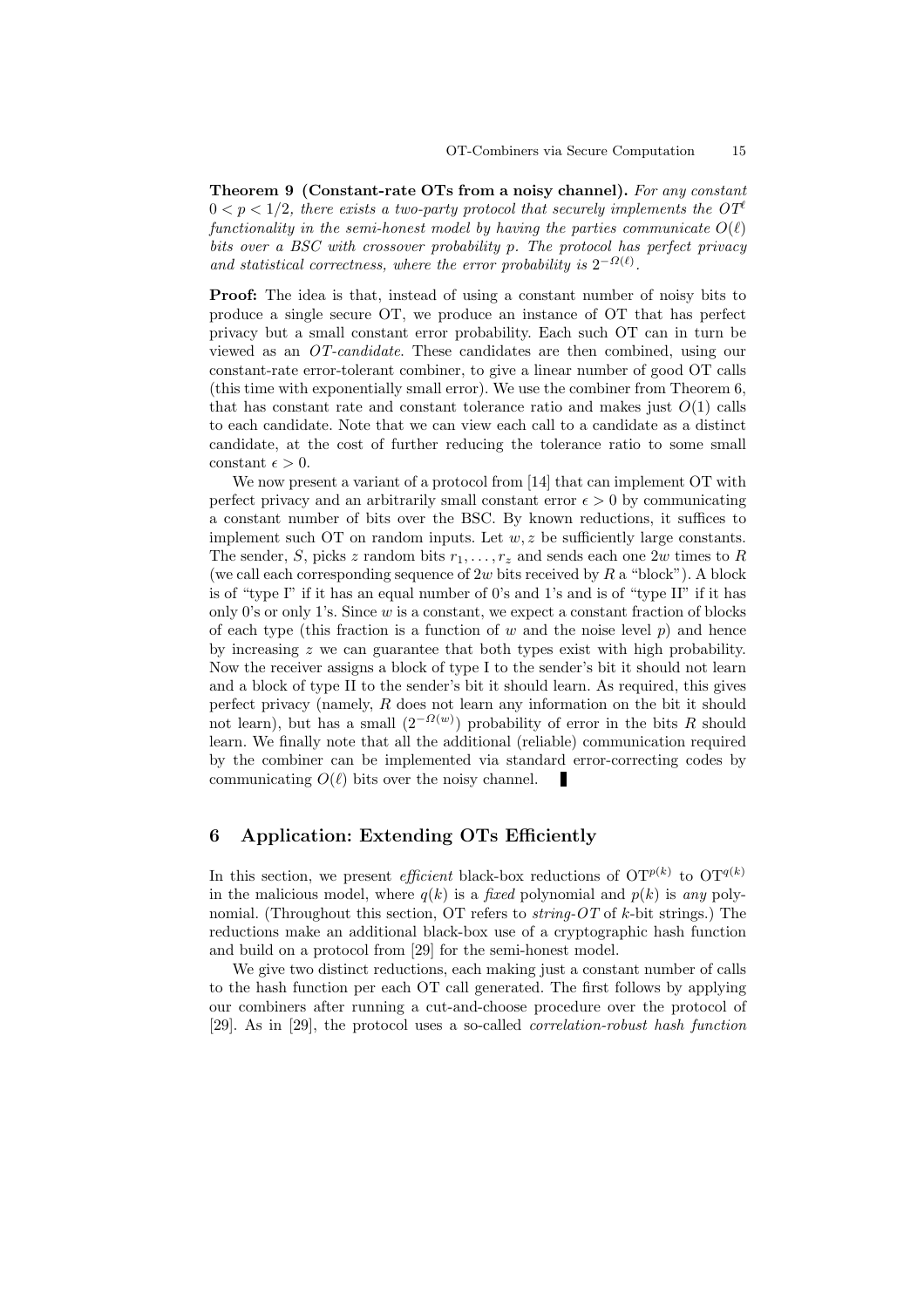(CorRH): an explicit function h such that for random strings  $s, t_1, \ldots, t_m$  the distribution  $(h(s \oplus t_1), \ldots, h(s \oplus t_m), t_1, \ldots, t_m)$  is pseudorandom (see [29] for further discussion). Alternatively, a non-programmable, non-extractable random oracle suffices to instantiate the CorRH. This solution requires a seed of  $k^3$  OTs (more precisely,  $O(k\sigma^2)$  OTs, where  $\sigma$  is a statistical security parameter) rather than the k OTs required in the semi-honest model.

**Theorem 10 (Informal).** Let  $k$  be a security parameter. For any polynomial  $p(k),$  there exists a black-box reduction of  $OT^{p(k)}$  to  $OT^{k^3}$  in the malicious model, under the CorRH assumption. The construction requires only a constant number of calls to the hash function per each OT produced.

**Proof sketch:** Consider the following ideal functionality, denoted  $IKNP<sup>l</sup>$  (as it captures a core idea of [29]): the sender S has input  $\mathbf{a} = (a_1, \dots, a_k) \in \{0, 1\}^k$ . For each  $j \in [\ell]$ , the receiver R has inputs  $\mathbf{b}^j = (b_1^j, \ldots, b_k^j) \in \{0,1\}^k$  and  $\mathbf{m}^j = (m_1^j, \ldots, m_k^j) \in \{0, 1\}^k$ . For  $j \in [\ell],$  the sender has output  $\mathbf{d}^j = \mathbf{a} \wedge \mathbf{b}^j \oplus \mathbf{m}^j$ , where ∧ and ⊕ denote bitwise operations. We also consider a committed version, called  $\text{CIKNP}^{\ell}$ , where parties are also committed to their inputs (if a party inputs a special symbol reveal!, its inputs will be leaked to the other party). Another stepping stone is a special version of  $OT^{\ell}$ , called  $SOT^{\ell}$ . It works as  $\mathrm{OT}^{\ell}$ , except that a *malicious* R may give a special input cheat! before inputs are provided by  $S$ . In response to this,  $R$  will receive all inputs of  $S$ . Later,  $R$ can give another special input open! in response to which  $S$  is told whether  $R$ at some point input cheat!. As a side effect, open! leaks the choice bits of R.

The proof follows a series of reductions. First,  $\text{CIKNP}^{\ell}$  is constructed from  $\mathrm{OT}^{k^2}$  (using just a single call to  $\mathrm{OT}^{k^2}$ ). This step follows the reduction from [29] of IKPN<sup> $\ell$ </sup> to OT<sup>k</sup> while the commitment property is achieved in the natural way by using k committed OTs  $[15]$  as the underlying primitive. As shown in  $[15]$ , a committed OT can be implemented, in a black-box way, using  $O(k)$  OTs and thus the overall  $O(k^2)$  OTs. The second step, which is detailed below, builds SOT<sup> $\ell$ </sup> from CIKNP<sup> $\ell$ </sup>. Finally, one constructs OT<sup> $p(k)$ </sup> by making k calls to an instance of SOT<sup> $\ell$ </sup>. The last step calls k instances of SOT $\ell$  and, using a simple cut-and-choose technique, one can produce  $O(k)$  instances of SOT<sup> $\ell$ </sup> of which a sufficiently small constant fraction is insecure. Then, one applies our constantrate combiner to get an implementation of  $\mathrm{OT}^{O(k\ell)}$ .

It remains to reduce  $\text{SOT}^{\ell}$  to  $\text{CIKNP}^{\ell}$  with an amortized constant number of hash function applications per produced OT. The protocol uses hash functions  $H^j: \{0,1\}^k \to \{0,1\}^k$ , for  $j \in [\ell]$ , where we let  $H^j(x) = H(j||x)$ , for some fixed hash function H. Recall that  $SOT^{\ell}$  takes as inputs secrets  $(s_0^1, s_1^1), \ldots, (s_0^{\ell}, s_1^{\ell})$ from the sender, and  $\ell$  choice bits  $c^1, \ldots, c^{\ell}$  from the receiver.

- 1. First, CIKNP<sup> $\ell$ </sup> is called with S inputting a random **a** and R inputting a random  $\mathbf{m}^j$  and  $\mathbf{b}^j = (b^j, \dots, b^j)$ , where  $b^j = c^j$  is the choice bit of R.
- 2. For  $j \in [\ell]$ , the sender S computes  $\mathbf{d}_0^j \leftarrow \mathbf{d}^j$ ,  $\mathbf{d}_1^j \leftarrow \mathbf{d}^j \oplus \mathbf{a}, r_0^j = H^j(\mathbf{d}_0^j)$  and  $r_1^j = H^j(\mathbf{d}_1^j)$ , and R computes  $\mathbf{d}_b^j$  $\psi_{b_j}^j \leftarrow \mathbf{m}^j$  and  $r_b^j$  $_{b^{j}}^{j}=H^{j}(\mathbf{d}_{b}^{j}% ,\mathbf{b}_{c}^{j})\mathbf{\boldsymbol{\hat{\theta}}}_{b^{j}}^{j}$  $_{b^{j}}^{j}).$
- 3. For  $j \in [\ell]$ , the sender S sends  $e_0^j = r_0^j \oplus s_0^j$  and  $e_1^j = r_1^j \oplus s_1^j$  to R, and R outputs  $s_k^j$  $\bar{j}_{b^j}=e_b^j$  $_{b^{j}}^{j}\oplus r_{b}^{j}$  $_{b^{j}}^{j}.$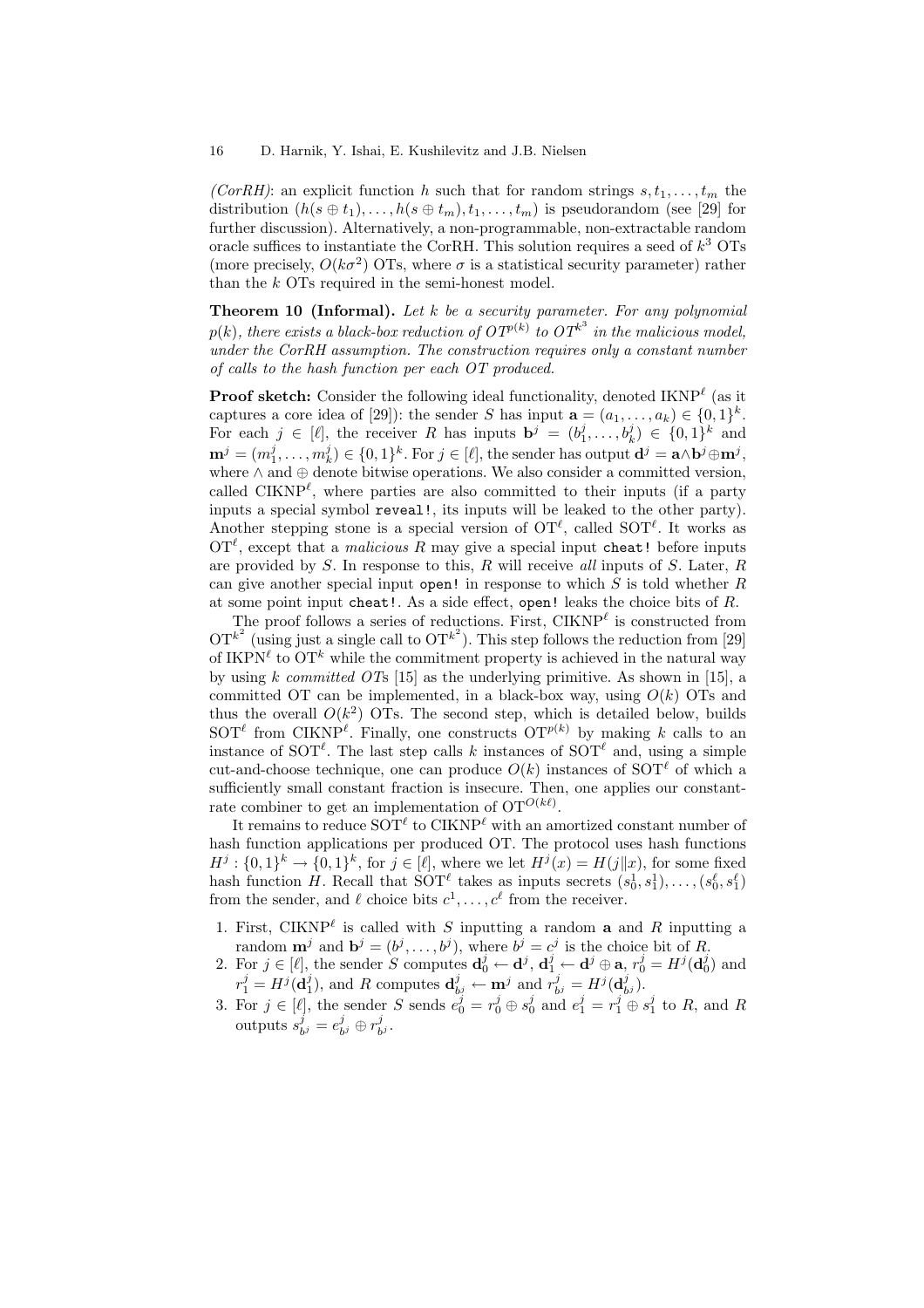To implement the open! command, the receiver will input reveal! to  $\text{CIKNP}^{\ell}$ to show the values  $\mathbf{m}^j$  and  $\mathbf{b}^j$  to S. Sender S considers it a cheat if any  $\mathbf{b}^j$  is not one of the monochromatic vectors  $0^k$  or  $1^k$ .

Correctness and security against a malicious sender are straightforward. The security against a malicious R is shown by a simulator with access to  $SOT<sup>\ell</sup>$ . At a high level, if any of the  $\mathbf{b}^j$  input by R is polychromatic, then the simulator inputs cheat! to  $SOT^{\ell}$ , learns the inputs of S and uses these to run the rest of the simulation as in the protocol. If, on the other hand, all  $\mathbf{b}^j$  are monochromatic, then the simulator is reminiscent of that of [29] (including the use of the CorRH assumption). A complete proof appears in the full version. п

The second result manages to work with a seed of just  $k$  OTs (rather than the  $k^3$  OTs used in Theorem 10). For this result, we use a natural generalization of the CorRH assumption, called the generalized correlation-robust hash function (GCorRH) assumption and a more specialized variant called the special xor correlation-robust hash function  $(S \oplus CorRH)$  assumption. As with the CorRH assumption, it holds that a random function satisfies the new assumption with overwhelming probability. This, in particular, implies the security of our protocol in the non-programmable, non-extractable random oracle model. We stress, however, that all assumptions are concrete computational assumptions, and our proofs are in the standard model.

**Theorem 11.** Let  $k$  be a computational security parameter. For any polynomial  $p(k)$ , there exists a black-box reduction of  $OT^{p(k)}$  to  $OT^k$  in the malicious model under the  $GCorRH$  and  $Soplus CorRH$  assumptions. The construction requires only a constant number of calls to the hash function per each OT produced.

At a high level, we notice from the proof of the previous theorem that in order to gain an advantage, a cheating R must pick some  $\mathbf{b}^j$  to be polychromatic. Note that  $\mathbf{d}_0^j = \mathbf{a} \wedge \mathbf{b}^j \oplus \mathbf{m}^j$  and  $\mathbf{d}_1^j = \mathbf{a} \wedge \mathbf{b}^j \oplus \mathbf{m}^j$ , where  $\mathbf{b}^j = 1^k \oplus \mathbf{b}^j$ . This means that, when  $\mathbf{b}^j$  is polychromatic, both  $\mathbf{d}_0^j$  and  $\mathbf{d}_1^j$  depend on some bits of **a**. The honest R will always know  $\mathbf{d}_h^j$  $\mathbf{b}_b^j = \mathbf{m}^j$ . We exploit this difference by introducing a test where R, for each j, shows that it knows  $\mathbf{d}_0^j$  or  $\mathbf{d}_1^j$  without revealing which. Essentially, we let S send the first k bits of each  $H^j(\mathbf{d}_0^j) \oplus H^j(\mathbf{d}_1^j)$  to R (suppose  $H^j$  has 2k-bit outputs). R must then return the first k bits of  $H^j(\mathbf{d}_0^j)$ . This is easy for an honest R, which knows  $H^j(\mathbf{d}_h^j)$  $_{b}^{j}$ ), but will catch a cheating R with some probability related to how many bits of a the receiver needs to guess one of  $\mathbf{d}_0^j$  and  $\mathbf{d}_1^j$ . This test, however, introduces an opening for S to cheat, which requires an extra fix. After these tests, we have (with overwhelming probability) at most k bad OTs out of the  $\ell$  OTs being produced, and we remove the bad OTs by using our combiner. The details and proof appear in the full version.

## References

1. D. Beaver. Correlated pseudorandomness and the complexity of private computations. In 28th STOC, pp. 479–488, 1996.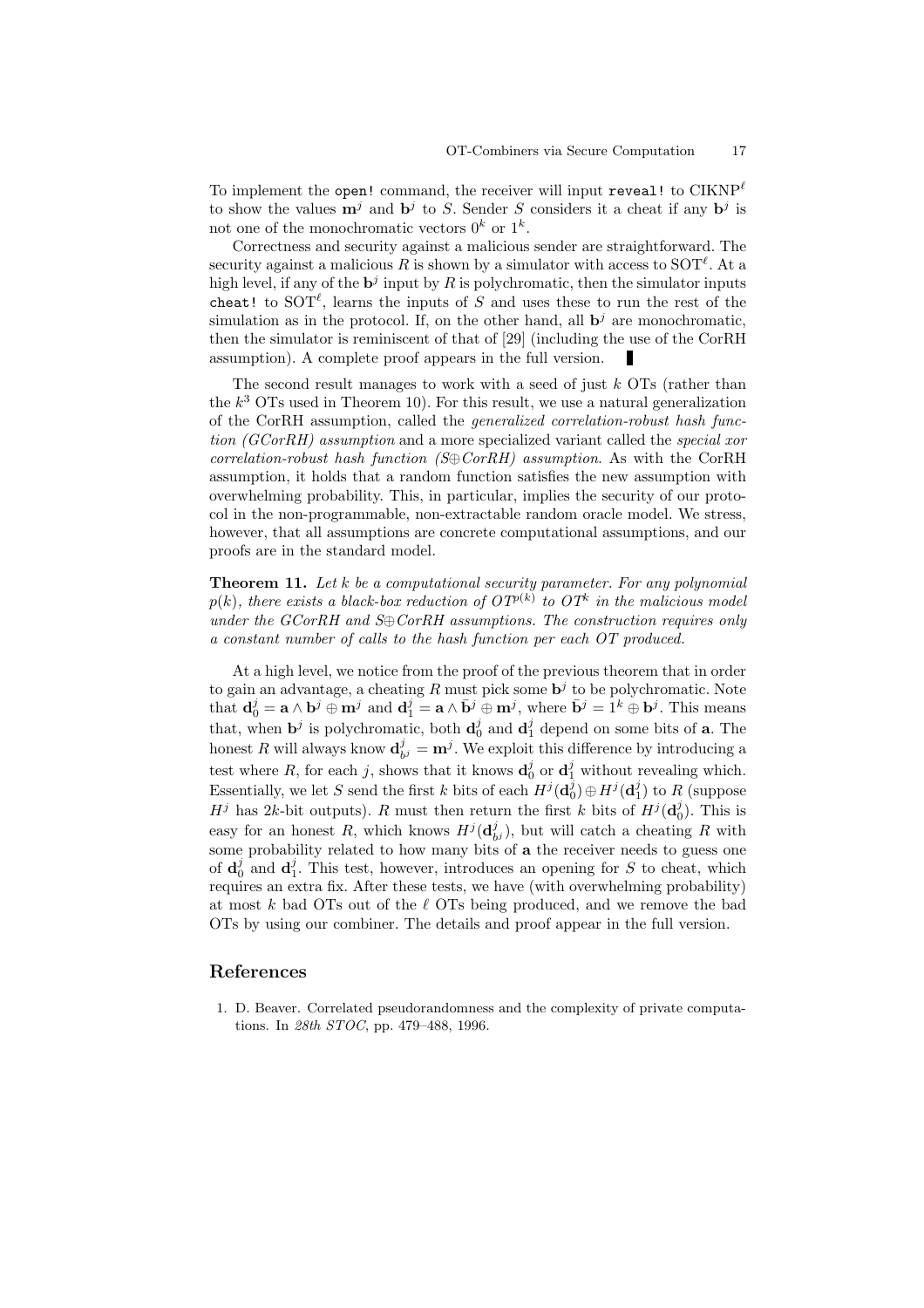- 18 D. Harnik, Y. Ishai, E. Kushilevitz and J.B. Nielsen
- 2. D. Beaver. Commodity-based cryptography. In 29th STOC, pp. 446–455, 1997.
- 3. M. Ben-Or, S. Goldwasser, and A. Wigderson. Completeness theorems for noncryptographic fault-tolerant distributed computation. In 20th STOC, pp. 1–10, 1988.
- 4. G. Brassard, C. Crépeau, and J.-M. Robert. All-or-nothing disclosure of secrets. In Crypto '86, LNCS, vol. 263, pp. 234-238, 1987.
- 5. G. Brassard, C. Crépeau, and S. Wolf. Oblivious Transfers and Privacy Amplification. J. Cryptology 16(4), pp. 219-237, 2003.
- 6. R. Canetti. Security and composition of multiparty cryptographic protocols. In J. of Cryptology, 13(1), 2000.
- 7. D. Chaum, C. Crépeau, and I. Damgård. Multiparty unconditionally secure protocols. In 20th STOC, pp. 11–19, 1988.
- 8. H. Chen and R. Cramer. Algebraic geometric secret sharing schemes and secure multi-party computations over small fields. In Crypto '06, LNCS, vol. 4117, pp. 521–536, 2006.
- 9. H. Chen, R. Cramer, S. Goldwasser, R. de Haan, and V. Vaikuntanathan. Secure computation from random error correcting codes. In Eurocrypt '07, LNCS, vol. 4515, pp. 291–310, 2007.
- 10. B. Chor and E. Kushilevitz. A zero-one law for boolean privacy. SIAM Journal on Disc. Math., 4(1):36–47, 1991. preliminary version in STOC 89.
- 11. R. Cramer, I. Damgård, and Y. Ishai. Share conversion, pseudorandom secretsharing and applications to secure computation. In 2nd Theory of Cryptography  $Conference - (TCC' 05)$ , pp. 342–362, 2005.
- 12. R. Cramer, I. Damgård, and U. Maurer. General secure multi-party computation from any linear secret-sharing scheme. In Eurocrypt'00, LNCS, vol. 1807, pp. 316– 334, 2000.
- 13. C. Crépeau. Efficient cryptographic protocols based on noisy channels. In  $Euro$ crypt '98, pp. 306–317, 1997.
- 14. C. Crépeau and J. Kilian. Achieving oblivious transfer using weakened security assumptions. In 29th FOCS, pp. 42–52, 1988.
- 15. C. Crépeau, J. van de Graaf, and A. Tapp. Committed oblivious transfer and private multi-party computation. In Crypto '95, LNCS, vol. 963, pp. 110–123, 1995.
- 16. I. Damgård and Y. Ishai. Scalable secure multiparty computation. In Crypto '06, LNCS, vol. 4117, pp. 501–520, 2006.
- 17. I. Damgaård, S. Fehr, K. Morozov, and L. Salvail. Unfair Noisy Channels and Oblivious Transfer. In Proc. first TCC, pp. 355-373, 2004.
- 18. I. Damgård, J. Kilian, and L. Salvail. On the (im)possibility of basing oblivious transfer and bit commitment on weakened security assumptions. In Eurocrypt '99, LNCS, vol. 1592, pp. 56–73, 1999.
- 19. S. Even, O. Goldreich, and A. Lempel. A randomized protocol for signing contracts. Communications of the ACM, 28(6):637–647, 1985.
- 20. M. Franklin and M. Yung. Communication complexity of secure computation (extended abstract). In 24th STOC, pp. 699–710, 1992.
- 21. O. Goldreich. Foundations of Cryptography Volume 2. Cambridge University Press, 2004.
- 22. O. Goldreich, S. Micali, and A. Wigderson. How to play any mental game a completeness theorem for protocols with honest majority. In 19th STOC, pp. 218– 229, 1987.
- 23. O. Goldreich and R. Vainish. How to solve any protocol problem an efficiency improvement. In Crypto '87, LNCS, vol. 293, pp. 73–86, 1987.